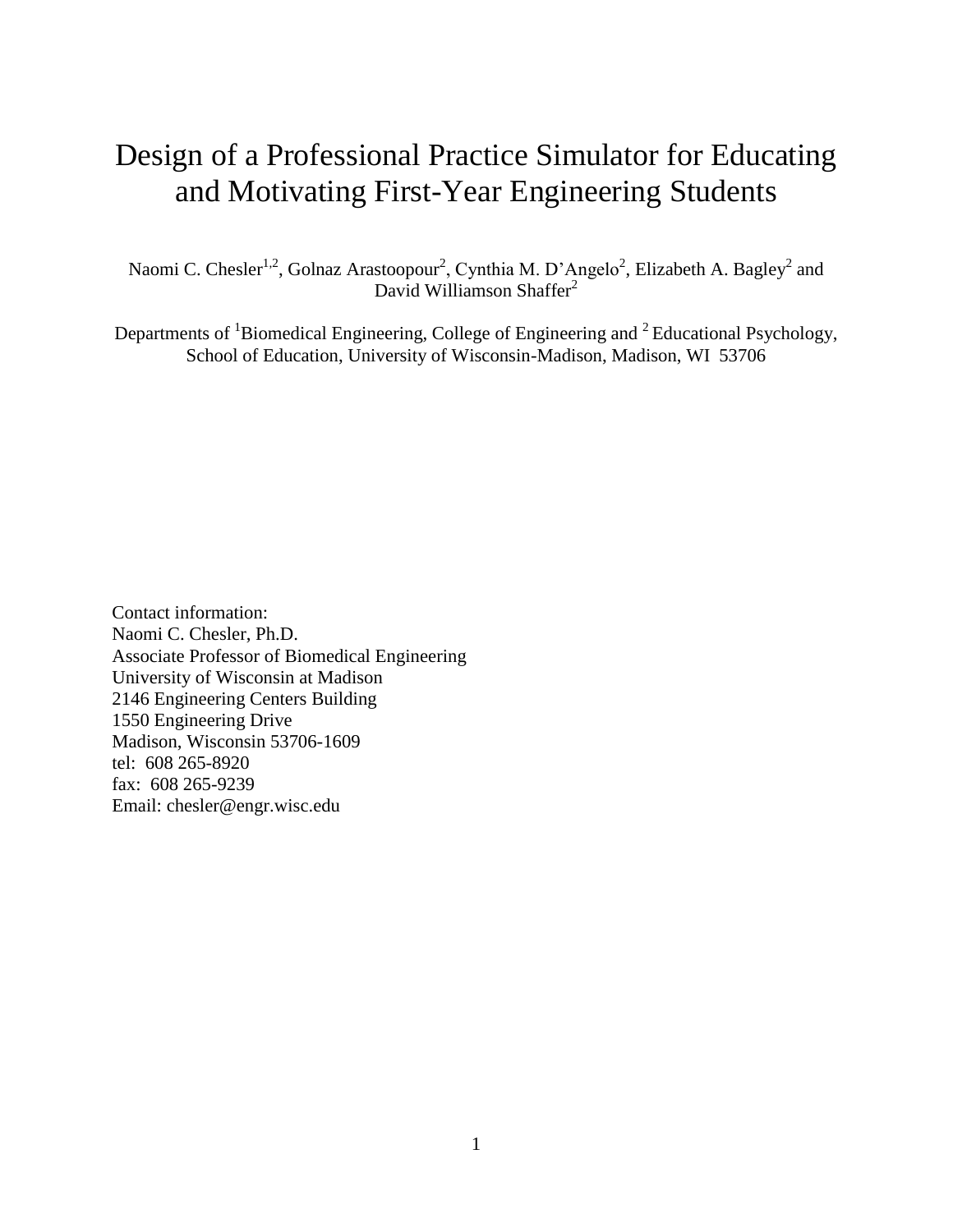#### Abstract

Increasingly, first-year engineering curricula incorporate design projects. However, the faculty and staff effort and physical resources required for the number of students enrolled can be daunting and affect the quality of instruction. To reduce these costs, ensure a high quality educational experience, and reduce variability in student outcomes that occur with individual design projects, we developed a simulation of engineering professional practice, *NephroTex*, in which teams of students are guided through multiple design-build-test cycles by a mentor in a virtual internship. Here we report on the design process for the virtual internship and results of testing with first-year engineering students at a large, public university. Our results demonstrate that the novel virtual internship successfully educated and motivated first-year-engineering students. Importantly, the virtual environment captures rich discourse that can be used to assess the process of student learning with tools from existing learning theory.

Keywords: Epistemic frame, engineering education, learning sciences, virtual internship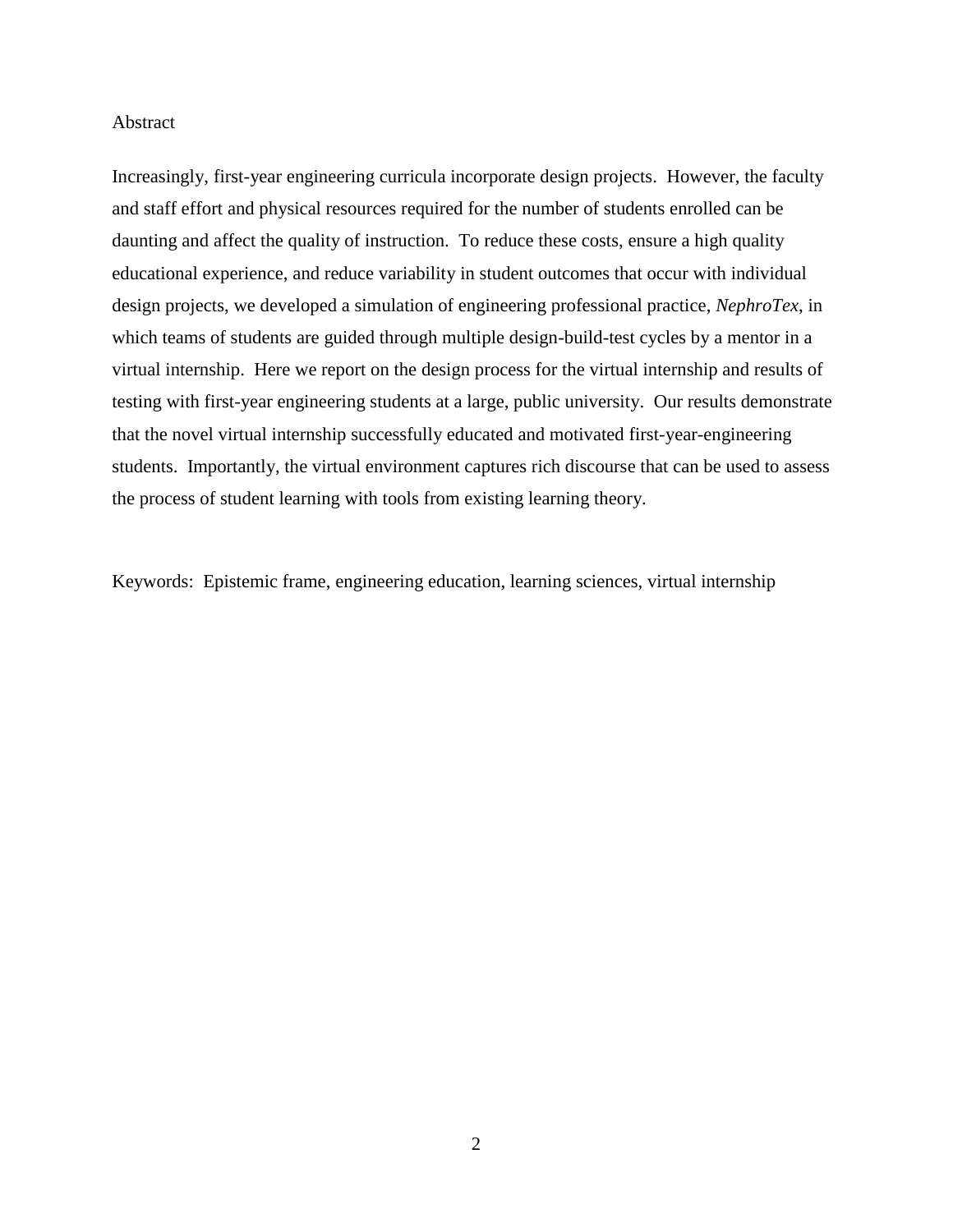#### I. Introduction

First-year engineering curricula offer a critical window of opportunity to retain students in engineering disciplines and provide a strong foundation for future success. Incorporating design into these first year courses, often referred to as *cornerstone* design, in contrast to senior *capstone* design [\[1\]](#page-22-0), has been promoted as a way to give students insight into the professional practice of engineering [\[2-4\]](#page-22-1) as well as experience in the engineering design process [\[5,](#page-22-2) [6\]](#page-22-3). The professional practice of engineering and the engineering design process are multifaceted and complex; it is difficult to conceive of a single first-year engineering course offering more than a cursory introduction to these two topics. Nevertheless, cornerstone design courses are typically charged to do so and also used as opportunities for training in basic skills such as how to log on to the College computer system, how to use the library, how to properly cite references; and to introduce students to the disciplines and best practices for oral and poster presentations.

First-year courses are further hindered by having to meet the needs of multiple stakeholders with various criteria and constraints. For example, school and college administrators would like all students to be retained in engineering disciplines and to increase their dedication to becoming a practicing engineer. Departmental faculty members would like these courses to produce students able to make well-informed choices regarding their discipline or department of interest and prepared for subsequent upper level courses. Students would like these courses to be engaging and fun but not onerous. Few cornerstone courses can meet all of these demands with rotating course directors, minimal resources and students with diverse backgrounds new to the demands of college-level engineering courses.

The design of first-year curricula is also critical to retaining women and other underrepresented groups in engineering degree programs. Women and underrepresented minorities are disproportionately lost at the gatekeeper math and science courses required in the first year [\[7\]](#page-22-4), which are the prerequisites for advanced engineering courses. Cornerstone courses can help offset the negative impact of these courses by emphasizing teamwork, communication skills and other professional skills in which women engineering students often are more confident [\[8\]](#page-22-5). Courses in which positive women engineering role models are present can also offset the negative impact of the more traditional, masculine image of engineers, which is a key factor in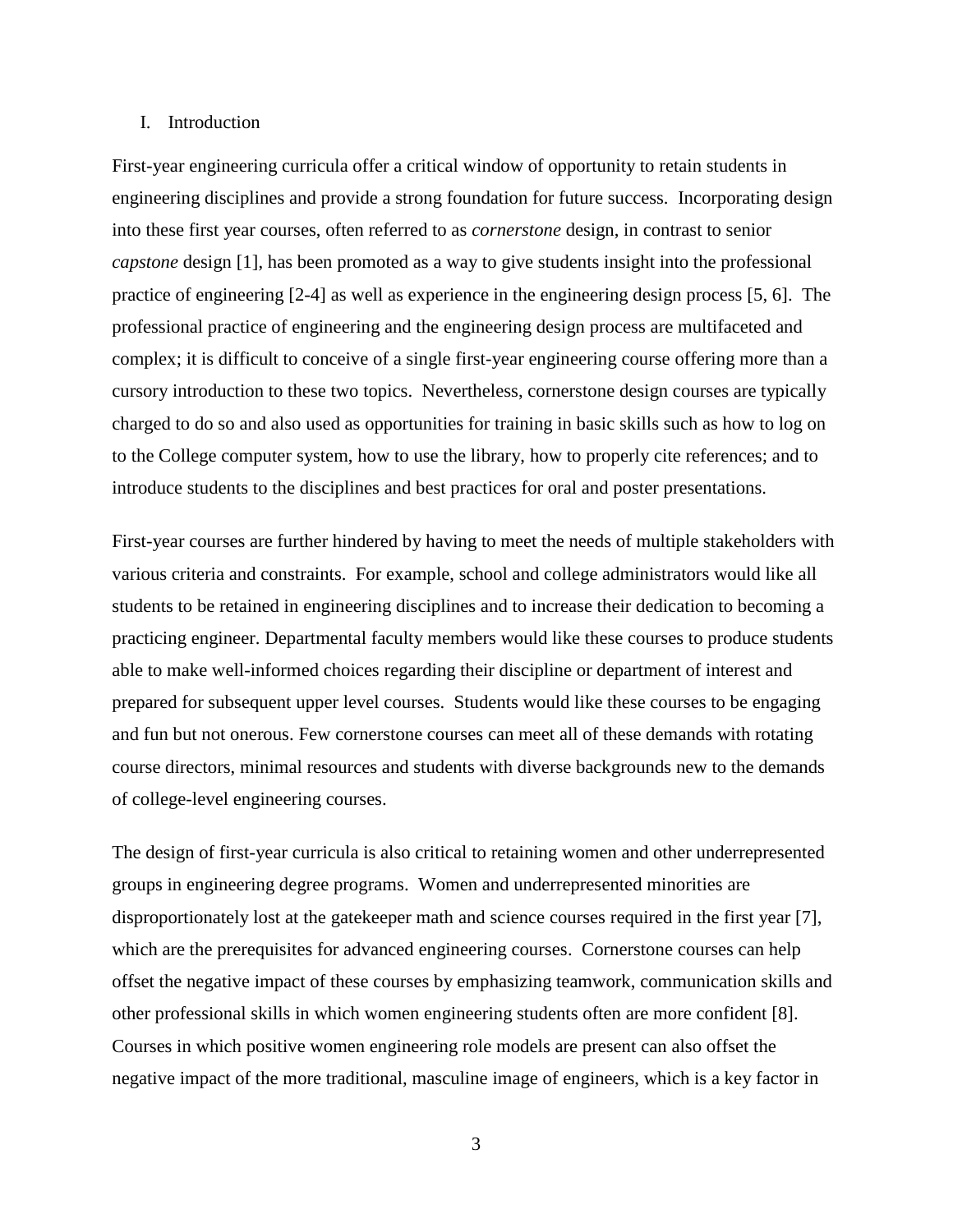the relative absence of women pursuing undergraduate degrees in engineering [\[9\]](#page-22-6). Lastly, the "Women's Experiences in College Engineering" project [\[10\]](#page-22-7) found that an attraction to the *altruistic* kind of work that engineers do, particularly helping people and society, was one of the main reasons why women select engineering as an undergraduate major. The report emphasizes the potential value of exposing women early on in their undergraduate careers to the ways in which engineering has led to improvements in society and the quality of people's lives [\[10\]](#page-22-7).

Thus, first-year courses should expose students to what it means to "be an engineer," including professional practices and the engineering design process. In addition, these courses should be engaging and utilize minimal financial resources. To improve gender diversity in undergraduate engineering programs, first-year courses should involve team work and emphasize communication skills, promote an image of a successful, practicing engineer that women can relate to, and seek to solve a design problem that is clearly relevant to improving society and/or the quality of people's lives. Lastly, the impact of first-year courses on student learning and motivation to pursue an engineering degree should be able to be robustly assessed.

Based on these course design criteria, we developed a 1-credit (11 contact-hour) module for use in pre-existing first-year engineering design courses. Importantly, the course director or instructor does not need specific engineering knowledge or skills. The emphasis of the module is on designing a product through multiple design-build-test cycles, working in a team, managing conflicting client requirements, making trade-offs in selecting a final design, justifying design choices and communication. In these ways, our module is designed to provide first-year students with the experience of being a practicing engineer.

### II. Background

*Epistemic frame theory* suggests that learning to solve complex science, technology, engineering and math (STEM) problems comes from being part of a *community of practice* [\[11-13\]](#page-22-8): a group of people who share similar ways of solving problems. STEM learning does not end with the mastery of pertinent skills and knowledge; it must also include developing a sense of what kinds of judgments are in keeping with the values and practices of a field. Within a STEM discipline, there are particular ways of justifying decisions and developing solutions [\[14\]](#page-22-9) . The *epistemic*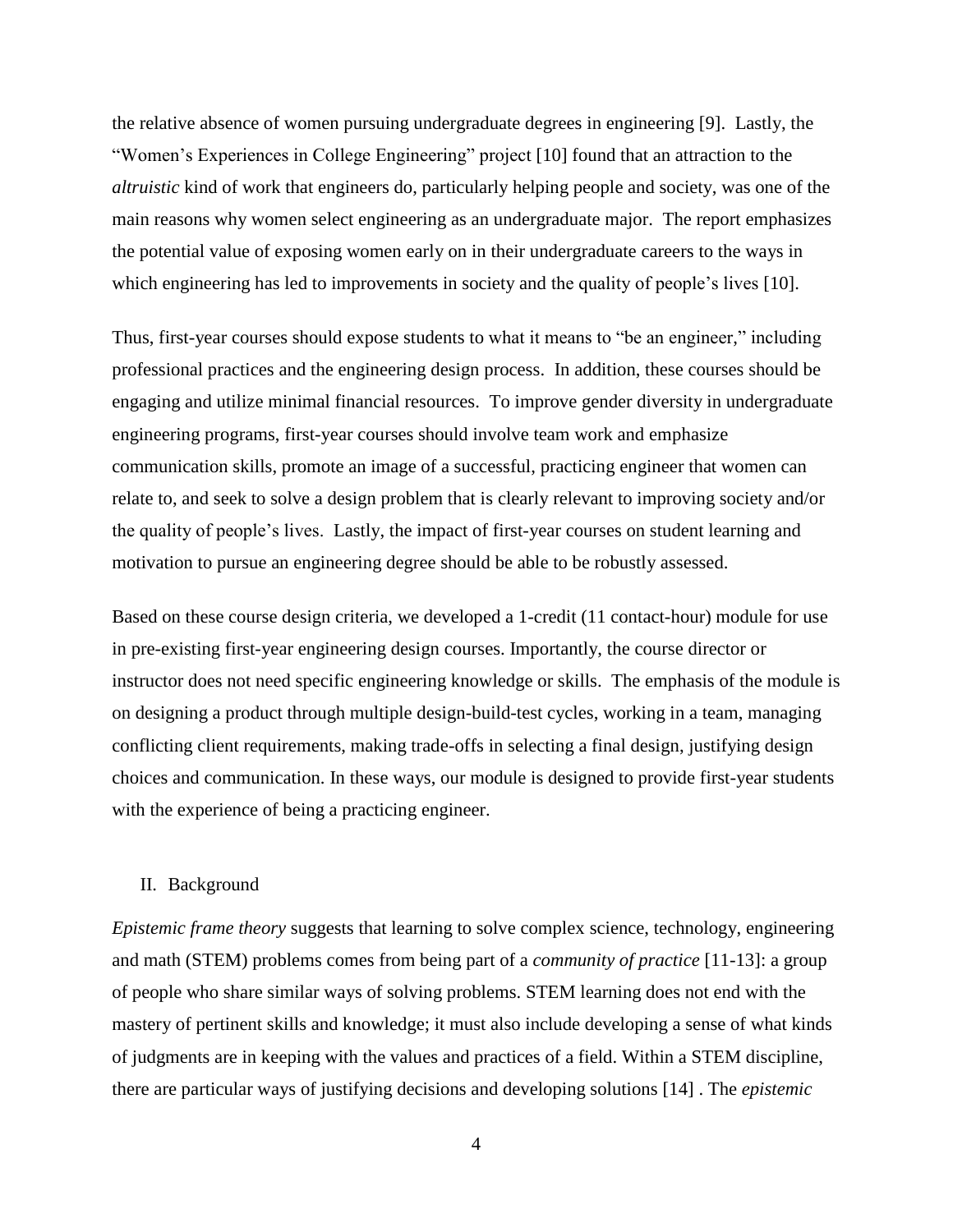*frame hypothesis* suggests that any community of practice has a culture [\[14-17\]](#page-22-9) and that culture has a grammar: a structure composed of *skills* (the things that people within the community do); *knowledge* (the understandings that people in the community share); *values* (the beliefs that members of the community hold); *identity* (the way community members see themselves); and *epistemology* (the warrants that justify actions as legitimate within the community). This set of elements – the skills, knowledge, values, identity, and epistemology – forms the *epistemic frame*  of the community [\[15,](#page-22-10) [16\]](#page-22-11). The elements of the epistemic frame that are specific to the profession of engineering are the engineering epistemic frame (EEF) elements.

Previous studies [\[18-21\]](#page-22-12) have shown that participation in *epistemic games*—learning environments where young students begin to develop the epistemic frame of professionals (including architects, journalists, urban planners, and engineers)—increases students' understanding of science and their interest in the profession. For communities of innovation such as engineering, the key step in developing the epistemic frame is some form of *professional practicum* [\[11,](#page-22-8) [12\]](#page-22-13). Professional practica are environments in which a learner takes professional action in a supervised setting and then reflects on the results with peers and mentors. Examples include cornerstone and capstone courses in undergraduate engineering programs, medical internships and residencies, or almost any graduate program in STEM disciplines. By participating in authentic professional practices, students incorporate new ways of thinking and working into their sense of self [\[17\]](#page-22-14). They come to think of themselves, at least in part, as professionals. In more formal terms, these practica not only develop skills and knowledge, identity, values and epistemology, but also enable students to develop linkages between these elements as appropriate to solving a particular problem.

One authentic professional practice well-recognized to be important to engineering education is *engineering design*. According to Dym et al. [\[22\]](#page-23-0),

Engineering design is a systematic, intelligent process in which designers generate, evaluate, and specify concepts for devices, systems, or processes whose form and function achieve clients' objectives or users' needs while satisfying a specified set of constraints. (p. 104).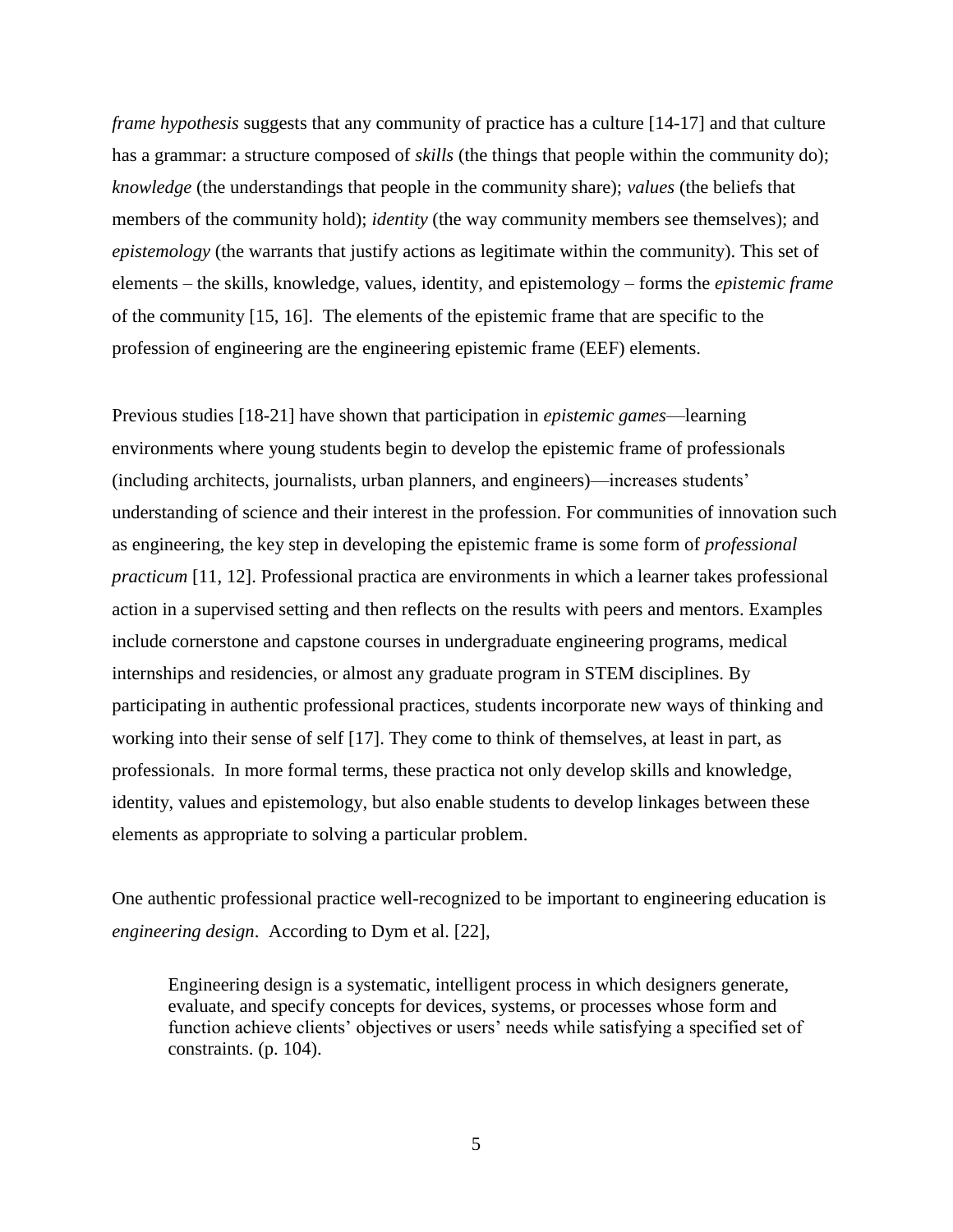In other words, activities in the design process critical to producing a quality product are gathering information, considering multiple alternatives and iterating through all the steps in the design process [\[23\]](#page-23-1). Learning how to design also requires learning to tolerate ambiguity, handle uncertainty, make and justify decisions, think as part of a team and communicate with both technical and non-technical audiences [\[22\]](#page-23-0). Our own work also suggests that interactions with both clients and mentors [\[24,](#page-23-2) [25\]](#page-23-3) are key to the professional practice of engineering design.

Many aspects of engineering design in professional practice, including considering multiple alternatives, iteration, making and justifying decisions, working as a team and communicating with teammates, clients and supervisors, can be performed in a simulated environment - as a computer-simulated professional practicum or virtual internship. Computer-based simulations of real-life activities and experiences are an emerging and popular area of research and development in the learning sciences [\[26-29\]](#page-23-4). One advantage of the virtual learning environment, especially when role-play is involved, may be the immersive element of the activities [\[27\]](#page-23-5). In prior work by our group, the virtual internships *Urban Science* and *Digital Zoo* have been shown to successfully lead to the development of professional values and epistemology in urban planning and biomedical engineering, respectively, in K–12 students [\[19,](#page-22-15) [30\]](#page-23-6). An additional advantage of the on-line environment is that student communication and work output can be captured for later in-depth analysis of the learning process and progress.

#### III. Virtual Internship Design

As outlined above, our design criteria for an ideal first-year introduction to engineering course or module are that it must provide: (1) exposure to professional engineering practices, (2) exposure to the engineering design process as applied to a problem relevant to improving society and/or the quality of people's lives, (3) an engaging experience, (4) the opportunity to work in a team, (5) a positive image of a successful, practicing engineer to which women can relate, and (6) data that can be used to robustly assess student learning and motivation to pursue an engineering degree. Finally, it must do so (7) using minimal financial resources.

With regard to the design process in particular, we propose that the problem should incorporate six critical aspects of engineering design: individual research, design space exploration,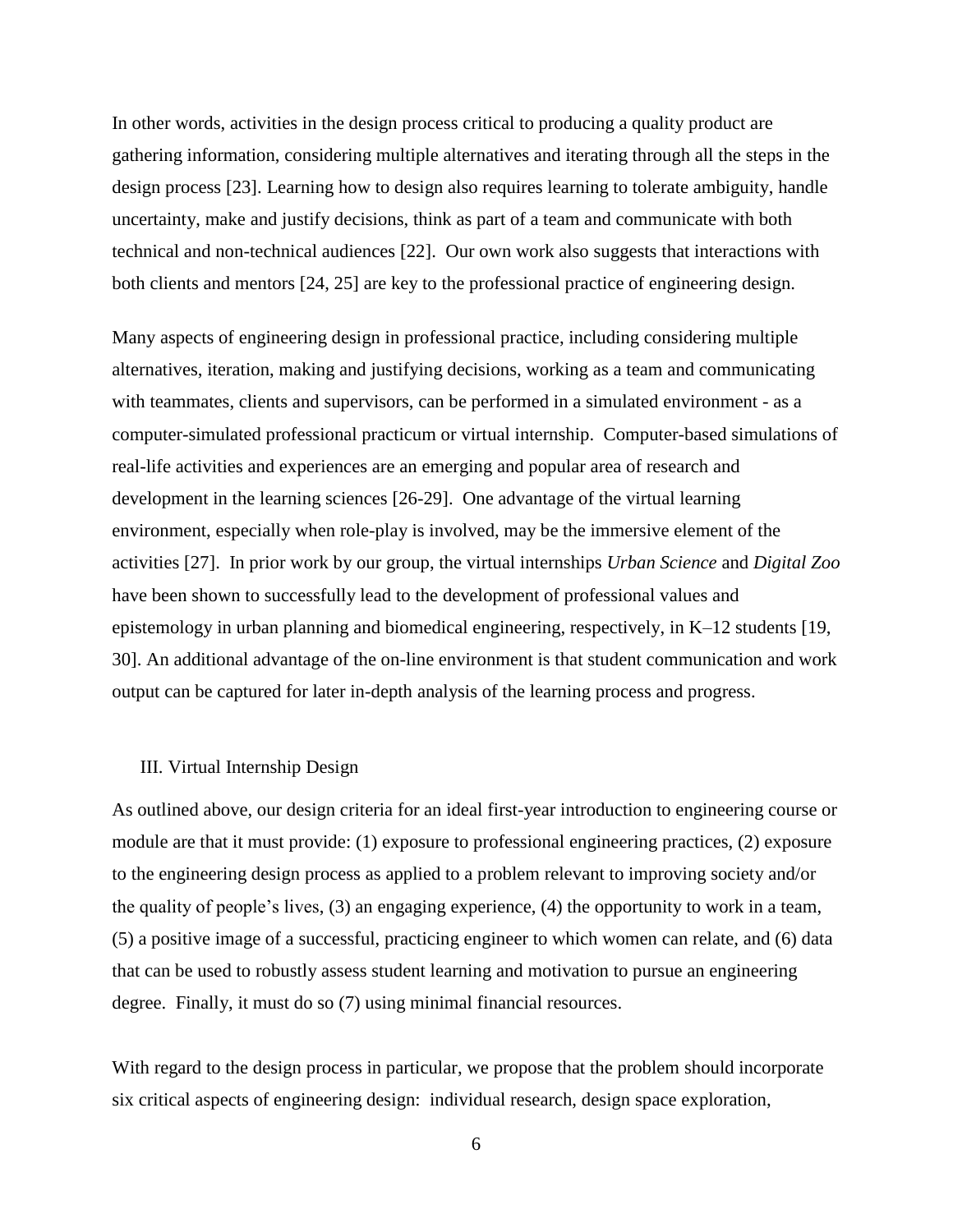client/stakeholder feedback, teamwork, selection of a preferred design and presentation of results. Each of these elements can be linked to the development to the engineering epistemic frame (EEF) through the five EEF elements: knowledge, skills, identity, values and epistemology (Table 1). This approach has many features in common with the STAR.legacy cycle, which is one method of challenge-based instruction that supports the *How People Learn* framework [\[31\]](#page-23-7). The STAR.legacy cycle also includes six activities: face a challenge, generate ideas, obtain multiple perspectives, research and revise, test your mettle and go public [\[32,](#page-23-8) [33\]](#page-23-9). An advantage of our approach is that we have recently developed robust mixed method (qualitative and quantitative) techniques by which the development of EEF elements and their linkages can be measured [\[34-36\]](#page-23-10).

Table 1. Minimum set of activity elements required for an effective virtual internship, engineering epistemic frame (EEF) elements promoted by each activity, and representative tasks within a virtual internship that are the embodiment of each activity element.

| <b>Activity elements</b> | <b>EEF</b> elements          | Representative tasks                                 |
|--------------------------|------------------------------|------------------------------------------------------|
|                          |                              | Technical reading, technical writing, graphing of    |
| Individual research      | Knowledge, skills            | data, interpreting graphs                            |
|                          |                              | Developing and testing hypotheses regarding design   |
|                          | Knowledge, skills,           | alternatives, performance evaluation of design       |
| Design space exploration | epistemology                 | alternatives                                         |
|                          |                              | Interpreting performance in the context of           |
|                          |                              | stakeholder/client feedback, recognizing differences |
| Feedback                 | Values, identity             | in client/stakeholder values                         |
|                          |                              | Communicating with peers, conflict management,       |
| Teamwork                 | Skills, identity             | group decision making                                |
|                          |                              | Evaluating performance, valuing certain performance  |
| Design selection         | Skills, values, epistemology | metrics above others, justifying a decision          |
|                          |                              | Communicating in a professional context, answering   |
|                          |                              | questions about all aspects of the process including |
|                          |                              | research, design, feedback, teamwork and design      |
| Presentation of results  | Skills, identity             | selection                                            |

A team-based design problem inherently satisfies two of our course design criteria: (2) exposure to the engineering design process and (4) the opportunity to work in a team. The remaining criteria were reconfigured into five guidelines for virtual internship development, which we call the *virtual internship framework*: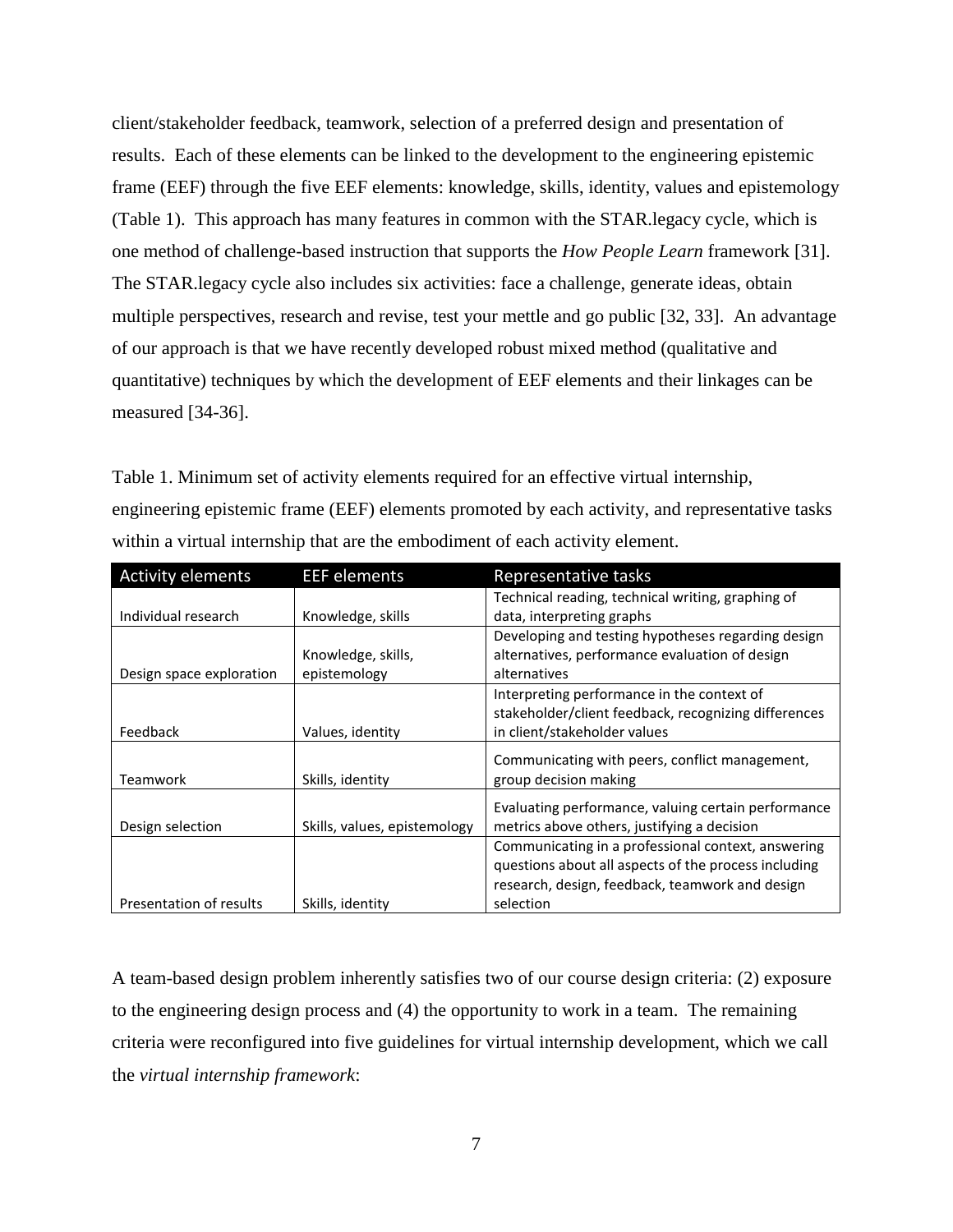- 1. *Compelling Challenge*: The challenge posed in the virtual internship, i.e., the fiction of it, must be compelling to first-year undergraduates. It must be relevant to improving society and/or the quality of people's lives. Ideally, the challenge is attractive to a diverse group of students. This addresses criteria (2), a design problem relevant to society and (3), providing an engaging experience
- 2. *Large and Complex Design Space*: The virtual internship must include a multi-dimensional design space that is large and complex enough to preclude easy optimization. Any design space will have input parameters and output parameters (i.e., performance metrics). If the design space has too few dimensions, the task is trivial and uninteresting. If there are too many combinations of input parameters that generate good performance metrics, students will not be challenged. This aspect is critical to criterion (3).
- 3. *Competing Client Values*: It should be impossible to satisfy all clients/stakeholders in the virtual internship. Clients/stakeholders should value multiple performance metrics with no redundancy (i.e., no two stakeholders should value the same metrics to the same degree). In addition, the complex design space cannot produce output parameters that satisfy all stakeholders' valued performance metrics. This aspect addresses criteria (1) and (2).
- 4. *Web-based Access and Communication*: Making the virtual internship available in a webbrowser environment is critical to broad access and potential for scale-up to large or multiple institutions with minimal increase in cost. Additionally, it is important that communication among students and between students and design advisors in the virtual internship are almost entirely web-based. This enables robust assessment of learning since it permits the capture of a rich data set of discourse. This aspect addresses criteria (1), (6) and (7).
- 5. *Existence of one or several Positive Female Role Models*: In a simulated environment, one has the opportunity to create a highly diverse leadership team. Ensuring that positive female role models exist addresses criterion (5).

Finally, care was taken to ensure that student work could be assessed for evidence of students having achieved, to some degree, educational outcomes that correspond to ABET Criteria [\[37\]](#page-23-11) (Table 2).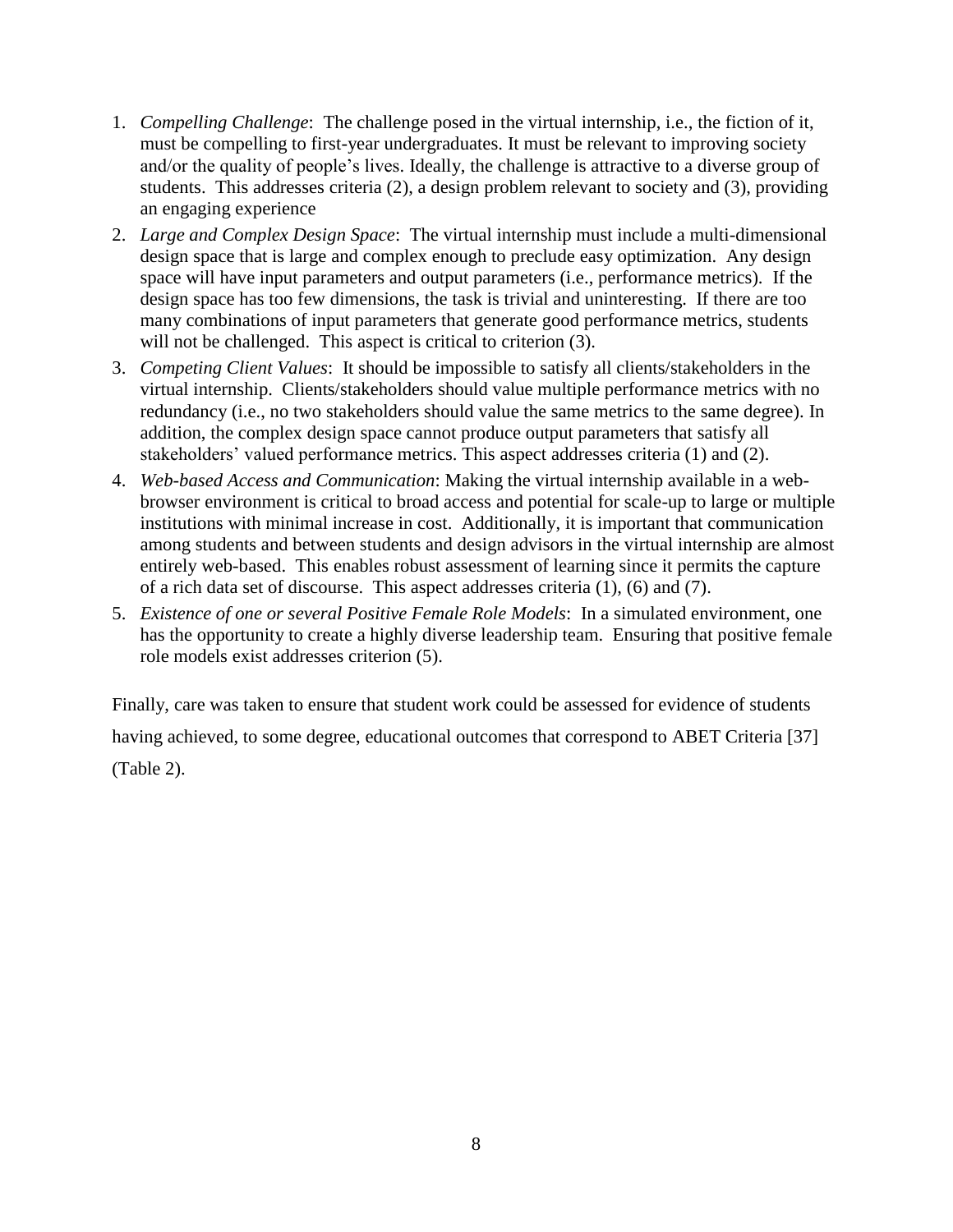Table 2. Engineering curriculum educational outcomes, related ABET Criteria and student work that could be assessed for evidence of having achieved an educational outcome.

| <b>Educational Outcomes</b>                                                                                                                                                                                                             | <b>ABET</b><br>Criteria | <b>Student Work</b>                                                                                                                                                        |
|-----------------------------------------------------------------------------------------------------------------------------------------------------------------------------------------------------------------------------------------|-------------------------|----------------------------------------------------------------------------------------------------------------------------------------------------------------------------|
| 1: An ability to apply knowledge of mathematics,<br>science and engineering.                                                                                                                                                            | (a)                     | Notebook pages, summaries of technical<br>reading                                                                                                                          |
| 2: An ability to design and conduct experiments, as<br>well as to analyze and interpret data.                                                                                                                                           | (b)                     | Notebook pages, device design plans,<br>device performance analyses, and<br>individual and team-based device<br>selections                                                 |
| 3: An ability to design a system, component or process<br>to meet desired needs within realistic constraints such<br>as economic, environmental, social, political, ethical,<br>health and safety, manufacturability and sustainability | (c)                     | Assessment of individual and team-based<br>device performance with respect to client<br>requirements, non-technical issue impact<br>statement                              |
| 4: An ability to function on multidisciplinary diverse<br>teams                                                                                                                                                                         | (d)                     | Peer/self assessment                                                                                                                                                       |
| 5: An ability to solve engineering problems                                                                                                                                                                                             | (e)                     | Final device performance and justification<br>of final device selection                                                                                                    |
| 6: An understanding of professional and ethical<br>responsibility                                                                                                                                                                       | (f)                     | Justification of final device selection<br>including commentary on relative<br>importance of the five performance<br>criteria                                              |
| 7: An ability to communicate effectively and<br>professionally by oral, written and graphical modes                                                                                                                                     | (g)                     | Chat-based interactions with design<br>advisors, emails to internship supervisor<br>(written), final presentation (oral) and<br>analysis of device performance (graphical) |
| 8: The ability to understand the impact of engineering<br>solutions in a global, economic, environmental and<br>societal context                                                                                                        | (h)                     | Justification of final device selection, non-<br>technical issue impact statement                                                                                          |
| 9: A recognition of the need for and an ability to<br>engage in life-long learning                                                                                                                                                      | (i)                     | Literature search results using the internet                                                                                                                               |
| 10: Knowledge of contemporary issues                                                                                                                                                                                                    | (i)                     | Non-technical issue impact statement                                                                                                                                       |
| 11: An ability to use some techniques, skills, and<br>modern engineering tools necessary for engineering<br>practice                                                                                                                    | (k)                     | Device performance comparisons using<br>Excel, literature search results using the<br>internet                                                                             |

## IV. Example Virtual Internship: *NephroTex*

In the virtual internship *NephroTex*, students role play as early career hires in the fictitious company *NephroTex*. Students are personally welcomed by the CEO via video and email and then informed by their immediate supervisor (again via email) that their first task is to design a next-generation dialyzer membrane. During the internship, students interact most frequently with a design advisor who is available via email and chat and serves as an intermediary between the team (4 to 5 students) and their immediate supervisor. The chronological internship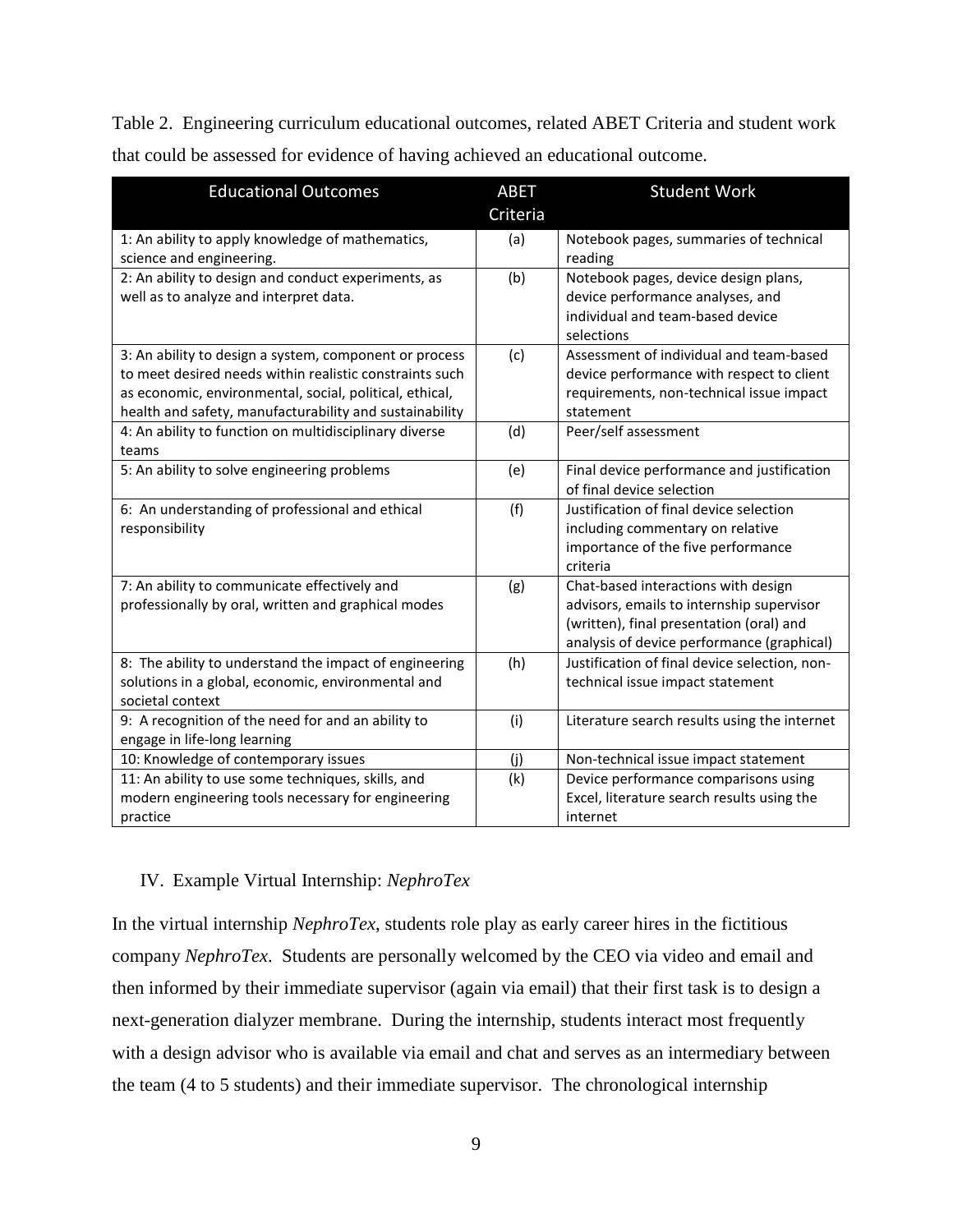progression is shown in Figure 1; a version of this information is provided to students in the form of a Gantt Chart (Appendix 1).



Figure 1. Flow chart for virtual internship progression. Thin borders denote individual activities; shaded boxes with thick borders denote team activities; unshaded boxes with thick borders can be individual or team activities.

In terms of incorporating the activity elements required for an effective virtual internship, the virtual internship can be described as follows:

*Individual Research.* Literature for review is provided to students in the form of fictionalized corporate technical reports based on the actual scientific literature. Reading and understanding these materials builds knowledge and skills. These technical reports are part of virtual internship framework aspect 4: web-based access and communication. A representative *NephroTex* technical report is included as Appendix 2. Students are also prompted to learn more about the company, its employees, mission, vision, history, etc. through short assignments that require students to explore the *NephroTex* website including, for example, viewing and creating staff pages.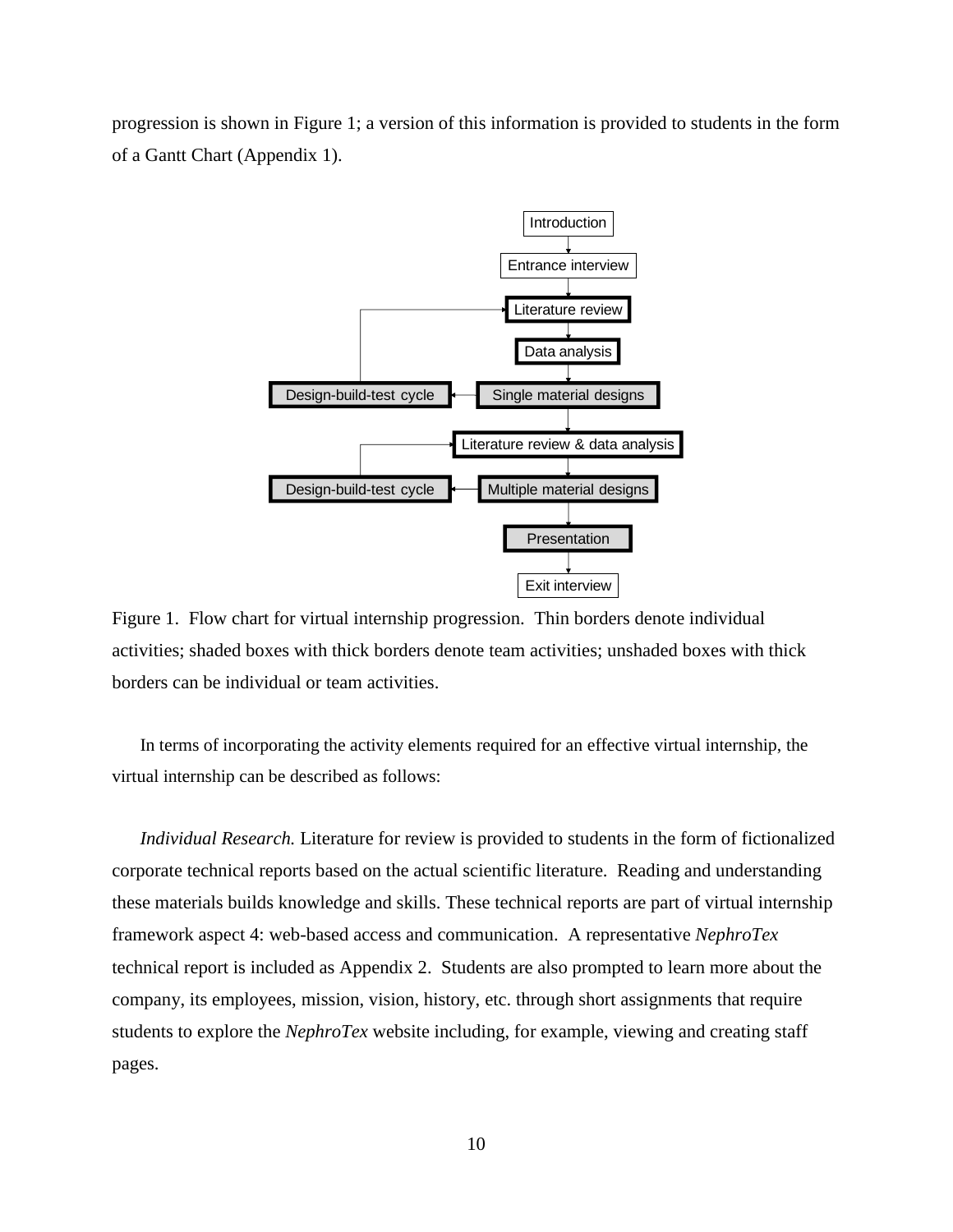*Design space exploration.* First individually and then in teams, students develop hypotheses based on their research regarding which combination of parameters will yield the best dialyzer membrane performance. In teams, students test these hypotheses by proposing design alternatives to the *NephroTex* Research and Development group and then analyze the design performance results that are returned to them. All design alternatives available to the students fall within a constrained design space, the complexity of which is determined by the number of input parameters, the number of output parameters, and the relationships between the input and output parameters. *NephroTex* has four input parameters – material, percent carbon nanotubes, processing method and surfactant – and 5 output parameters – biocompatibility, marketability, reliability, ultrafiltration rate (or flux) and cost (Figure 2, which is not provided to students). The mapping of input parameters to output parameters is defined by the simulation kernel; this key piece of virtual internship design is virtual internship framework aspect 2.



Figure 2. Design space in *NephroTex*, which has four input parameters and five output parameters or performance metrics.

To select their design alternative input parameters, students use a custom membrane design interface (Fig. 3). This tool allows students to visualize their proposed designs, make changes, and record their design process. Changes to the proposed designs can be readily visualized through the dynamic visual representation without having to use complicated professional modeling software.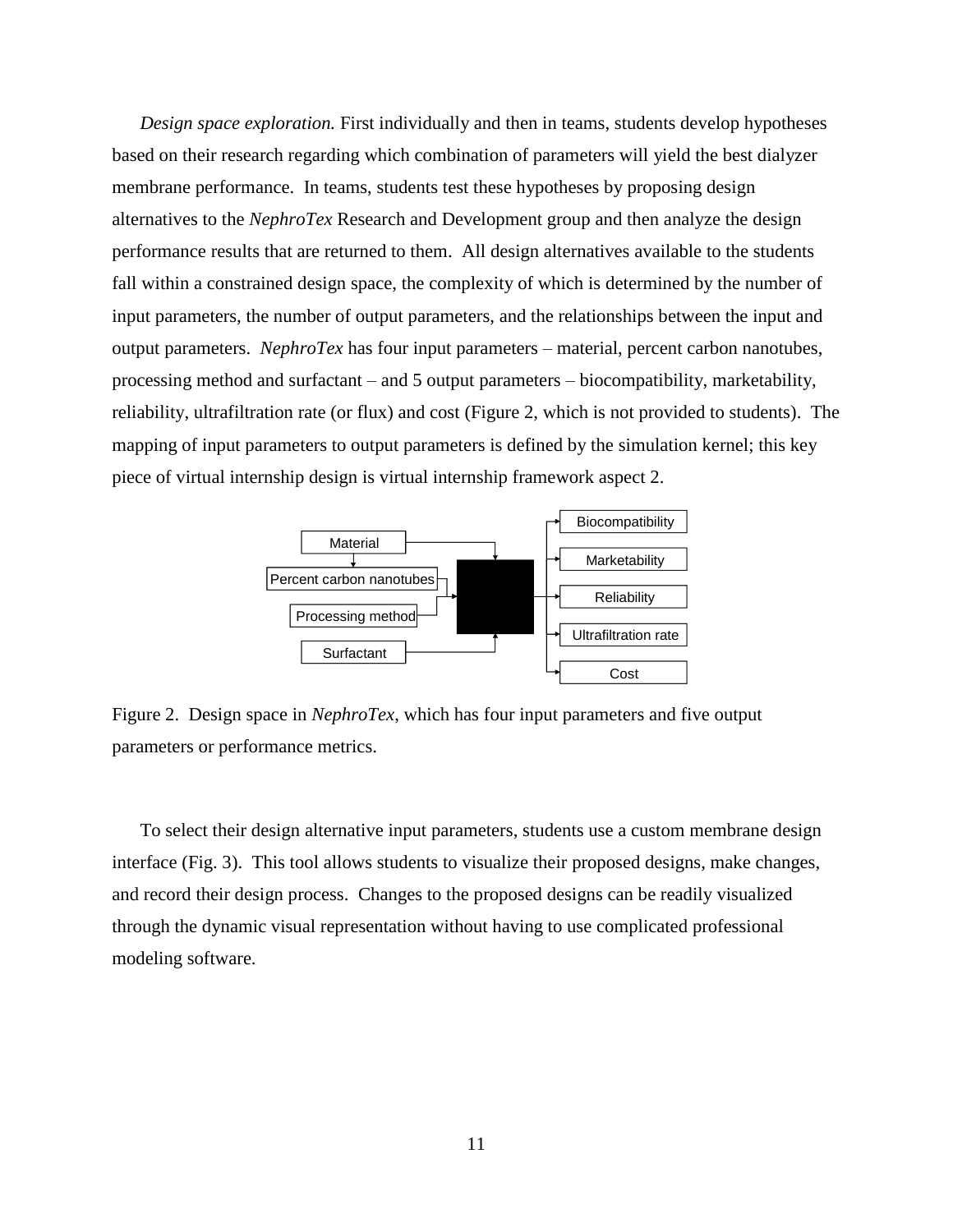

Figure 3. Custom membrane design interface students use in *NephroTex* to select input parameter values for their proposed design alternatives, i.e., to explore the design space.

Student teams perform two design-build-test cycles throughout the virtual internship. During the first cycle, students create "single material designs" (Figure 1) using a subset of the design space. Students are assigned a single material and can vary percent carbon nanotubes, processing method and surfactant. In the second design-build-test cycle, students create "multiple material designs" (Figure 1) as they explore the full design space which includes the option to use any of the five materials (Figure 3). In order to constrain the exploration of the design space, each student team is only permitted to submit five design alternatives to the *NephroTex* Research and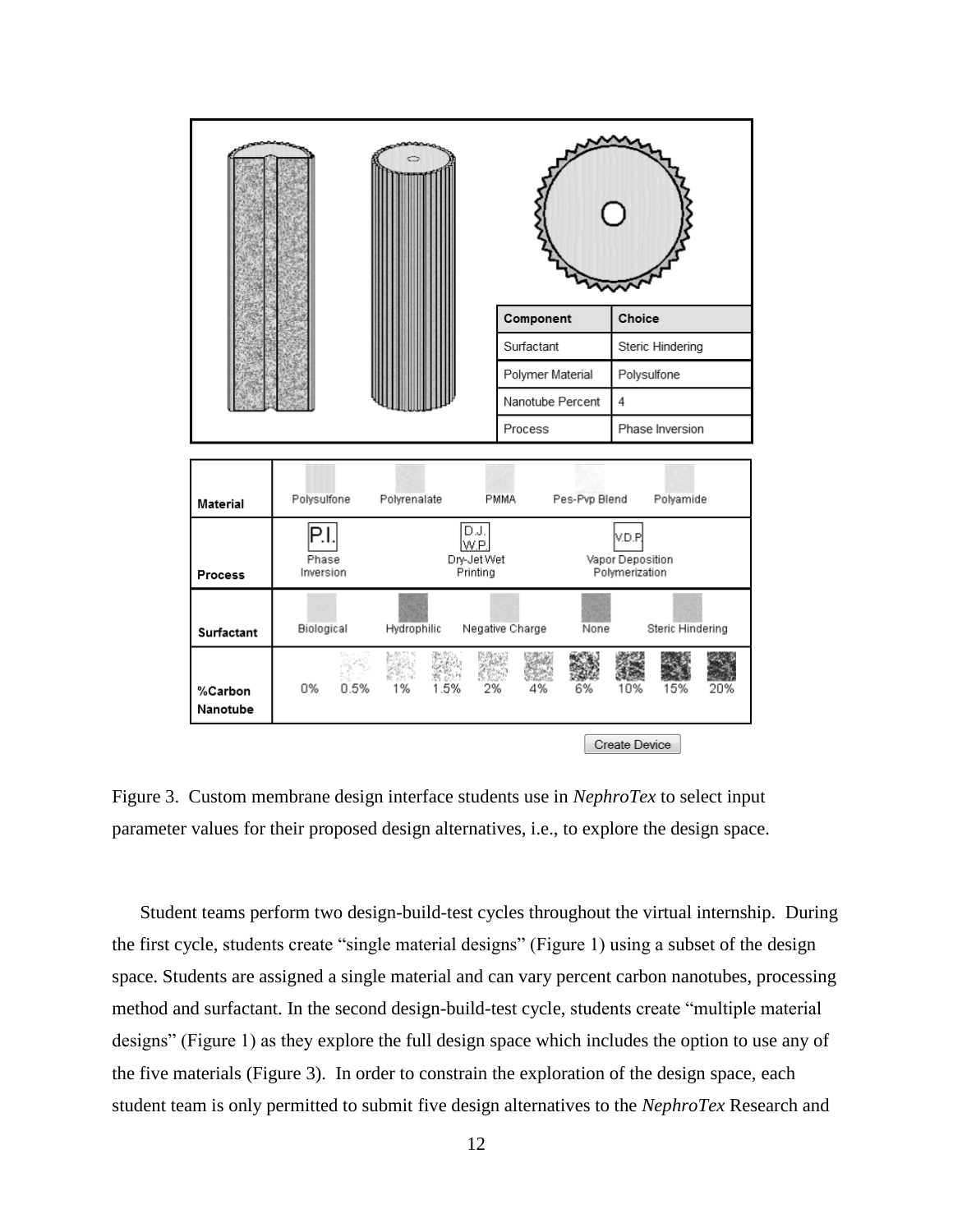Development group per design-build-test cycle. Student teams are informed that this realistic constraint exists because cost is a barrier to testing mutliple design alternatives.

*Feedback.* After students send their design alternatives to the *NephroTex* Research and Development group, the performance metrics for their devices are sent back to them in tabular and graphical format (Figure 4). To interpret the performance criteria, students must return to the *NephroTex* staff pages (first visited during individual research) to learn which employees are stakeholders in the performance of the design and what levels of biocompatibility, marketability, reliability, ultrafiltration rate and/or cost they find acceptable. Each stakeholder is designed to value two performance metrics differently from the others. That is, no two stakeholders value the same metrics to the same degree (internship framework aspect 3). To ensure different degrees of value, each stakeholder has a strict threshold as well a preferred level for the performance metrics they value. These levels may overlap but are not identical for two stakeholders. The stakeholders' valued performance metrics as well as their strict and preferred thresholds are given in Table 3.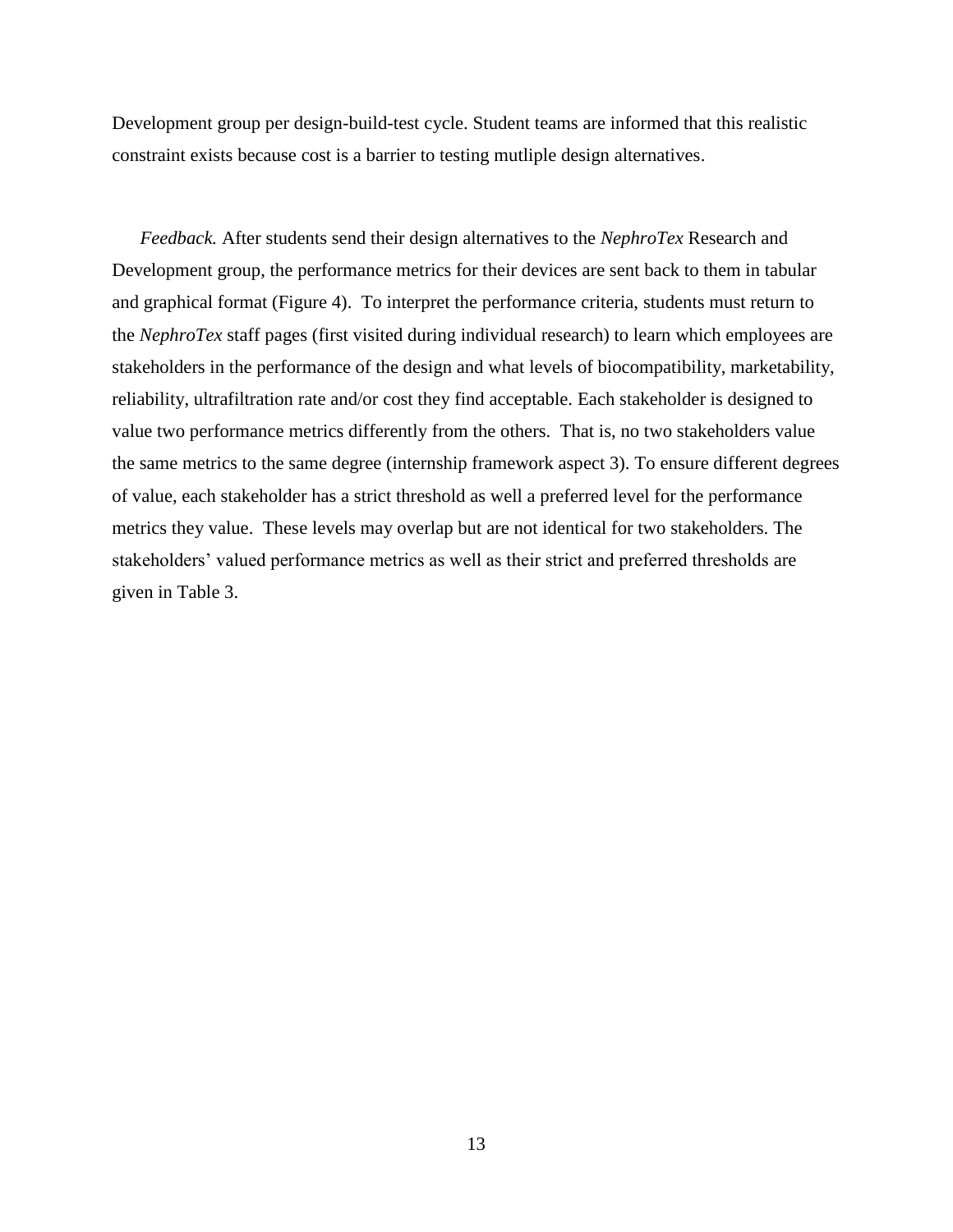Table 3. Stakeholder valued performance metrics and threshold levels

| Performance Metric   | Stakeholder            | Threshold                                        |  |  |  |
|----------------------|------------------------|--------------------------------------------------|--|--|--|
|                      |                        | Strict: 90 nanograms/mL                          |  |  |  |
| Biocompatibility*    | Clinical engineer      | Preferred: 45 nanograms/mL                       |  |  |  |
|                      | Focus team leader      | Strict: 110 nanograms/mL                         |  |  |  |
|                      |                        | Preferred: 55 nanograms/mL                       |  |  |  |
|                      |                        | Strict: $10 \text{ m}^3/\text{m}^2$ per day      |  |  |  |
| Ultrafiltration rate | Clinical engineer      | Preferred: $15 \text{ m}^3/\text{m}^2$ per day   |  |  |  |
|                      |                        | Strict: 12 $m^3/m^2$ per day                     |  |  |  |
|                      | Product support        | Preferred: $13.5 \text{ m}^3/\text{m}^2$ per day |  |  |  |
| Marketability        | Marketer               | Strict: 330,000 units per year                   |  |  |  |
|                      |                        | Preferred: 550,000 units per year                |  |  |  |
|                      | Focus team leader      | Strict: 250,000 units per year                   |  |  |  |
|                      |                        | Preferred: 650,000 units per year                |  |  |  |
|                      | Marketer               | Strict: \$150 per unit                           |  |  |  |
| $Cost*$              |                        | Preferred: \$100 per unit                        |  |  |  |
|                      | Manufacturing engineer | Strict: \$160 per unit                           |  |  |  |
|                      |                        | Preferred: \$75 per unit                         |  |  |  |
|                      | Manufacturing engineer | Strict: 3 hours                                  |  |  |  |
|                      |                        | Preferred: 5.5 hours                             |  |  |  |
| Reliability          |                        | Strict: 1.5 hours                                |  |  |  |
|                      | Product support        | Preferred: 4.7 hours                             |  |  |  |

\*Lower cost and lower beta-thromboglobulin level (biocompatibility) are desirable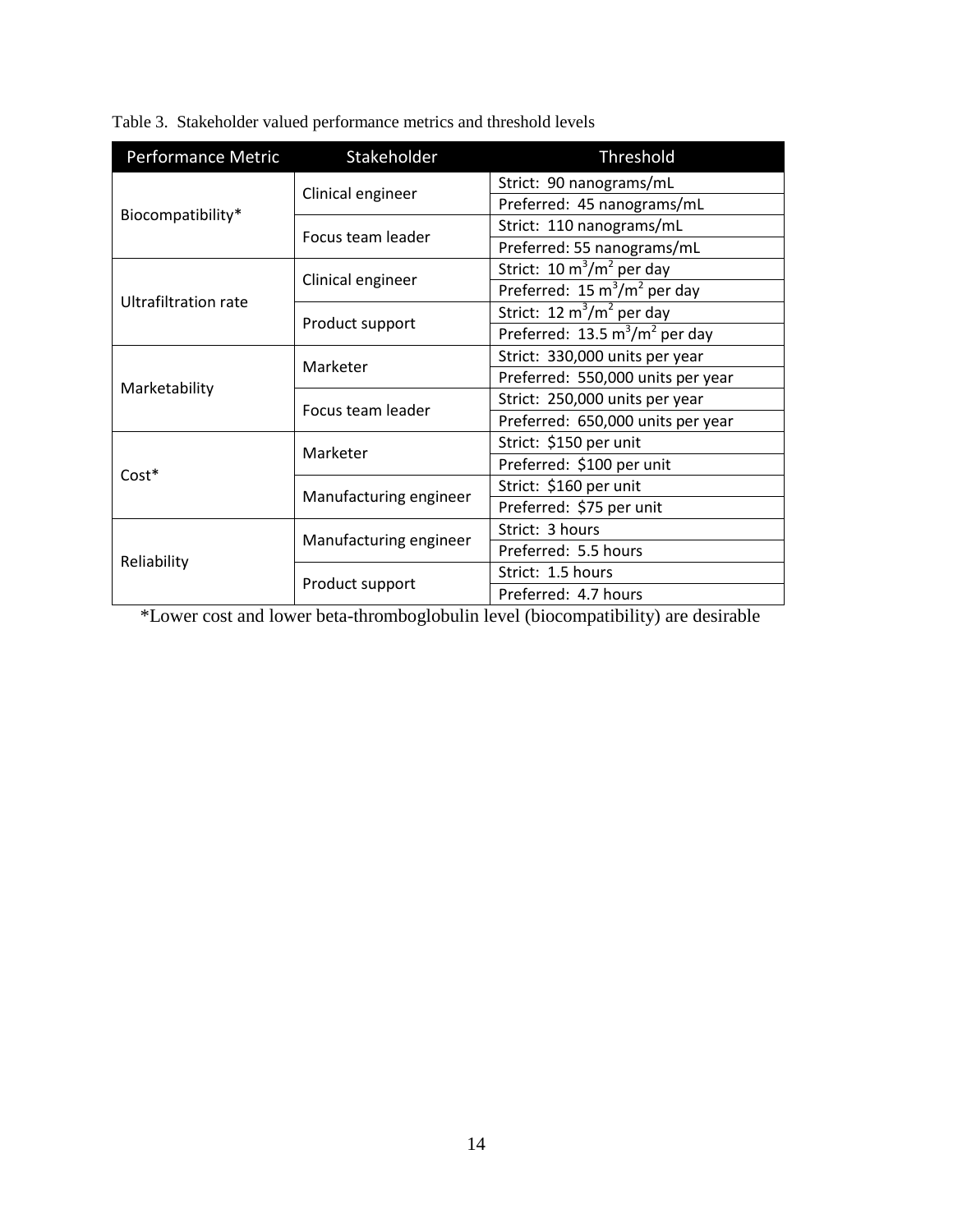**Batch Details** 

| Name Title | <b>Created</b>                                    | <b>Material</b> | Process Surfactant Nanotube |      |  |
|------------|---------------------------------------------------|-----------------|-----------------------------|------|--|
|            | homer Device 2 1:22 pm, Jan 20 polyrenalate dry   |                 | biological                  |      |  |
|            | homer Device 1 1:22 pm, Jan 20 polyrenalate phase |                 | hydrophilic                 | 11.5 |  |

**Analysis** 

| <b>Name</b> | <b>Title</b> | <b>Reliability</b> | <b>Marketability</b> | <b>Flux</b> | <b>Biocompatibility</b> | Cost |
|-------------|--------------|--------------------|----------------------|-------------|-------------------------|------|
| homer       | Device 2     |                    | 800000               |             | 43.33                   | 140  |
| homer       | Device 1     |                    | 400000               | 21          | 76.67                   | 110  |



Figure 4. Sample student "Batch" input to *NephroTex* Research and Development group (top panel), returned performance metric "Analysis" results in tabular format (middle panel) and returned graphical representation of rankings of performance metrics (bottom panel).

*Teamwork.* While some internship work is completed individually, such as reading the literature, writing in notebooks, and graphing data, much design work is done in teams (Figure 1; thick lines). Team interactions are facilitated during class-time by design advisors through on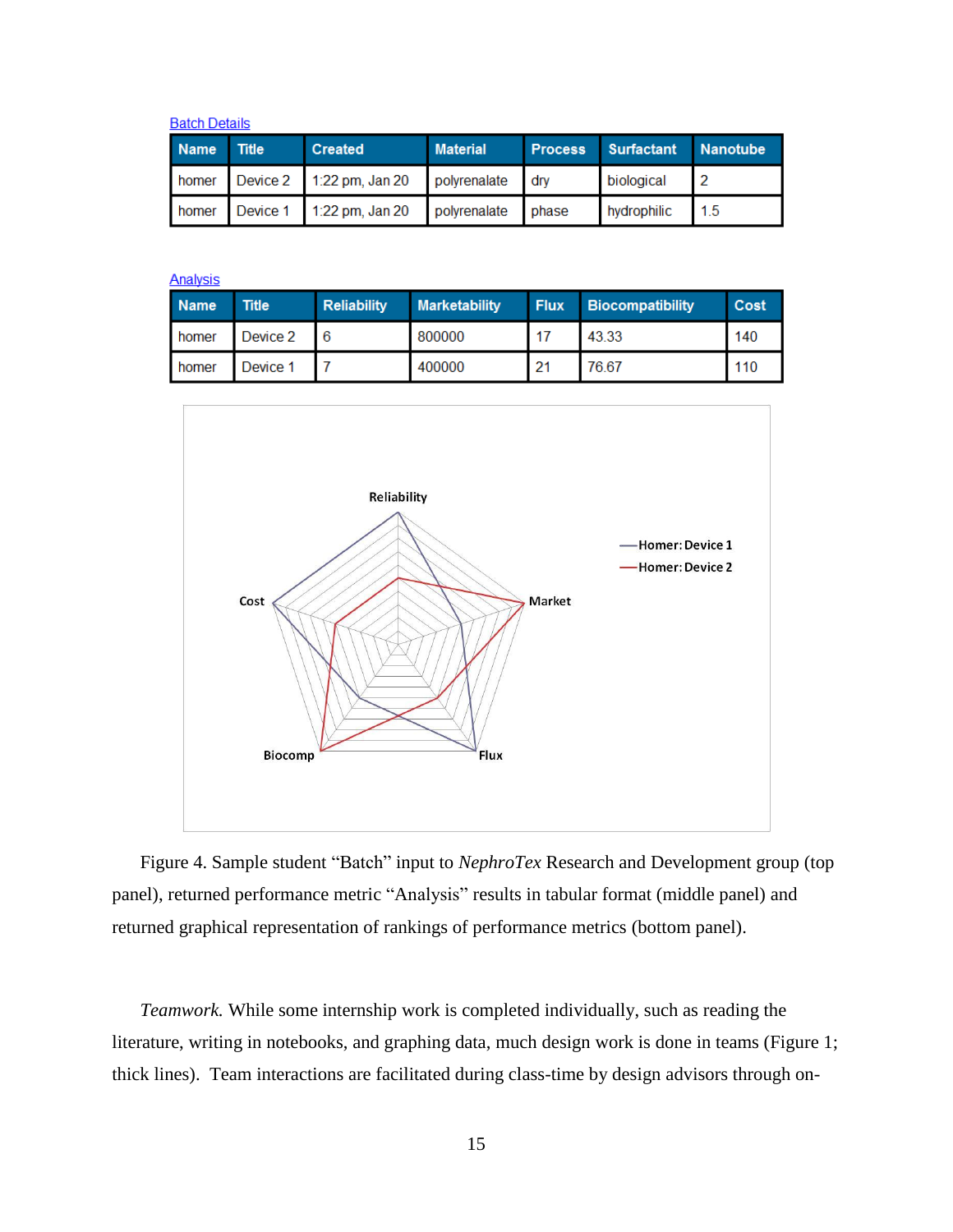line, web-enabled chat. However, team interactions can also take place outside of class through the web-enabled chat or face-to-face.

*Design selection*. After the final design-build-test cycle, each student team must identify an optimum device that meets as many stakeholders' requests as possible. The design of the simulation kernel does not allow for an outputted device that satisfies all stakeholders' requests. Thus, each student individually justifies this design selection in their electronic design notebook and describes why he/she chose to meet certain stakeholders' requests and not others.

*Presentation of results*. Student teams present the final design selection and justifications to the class, design advisors and the instructor. This "going public" aspect forces students to articulate their decision-making process, justification and values. This activity is not web-based.

#### V. Implementation

Thus designed, *NephroTex* was implemented into a *professional practice simulator* (2PS), a Web-based PHP application and MySQL database, which is a shared workspace that simulates the technologies and workflow of a professional office. Using a web-based client, 2PS allows student players to interact through simulated e-mail and a live chat interface. The e-mail interface, linked to the Web-based PHP application and database, controls the flow of game activity. Since all activities are web-based, students can access the game from any Internetaccessible location.

Students attend a total of 11 50-minute class sessions and are required to be on-line during class.. Nearly all *NephroTex* student work occurs during class and no material outside of *NephroTex* is presented to students during class. Design advisors (upper level undergraduate or graduate students with approximately 12 hours of training) are also on-line during every class period and check the site frequently between classes to answer student e-mails and assess student work for grading purposes. However, while design advisors are virtually present (i.e., on-line), they are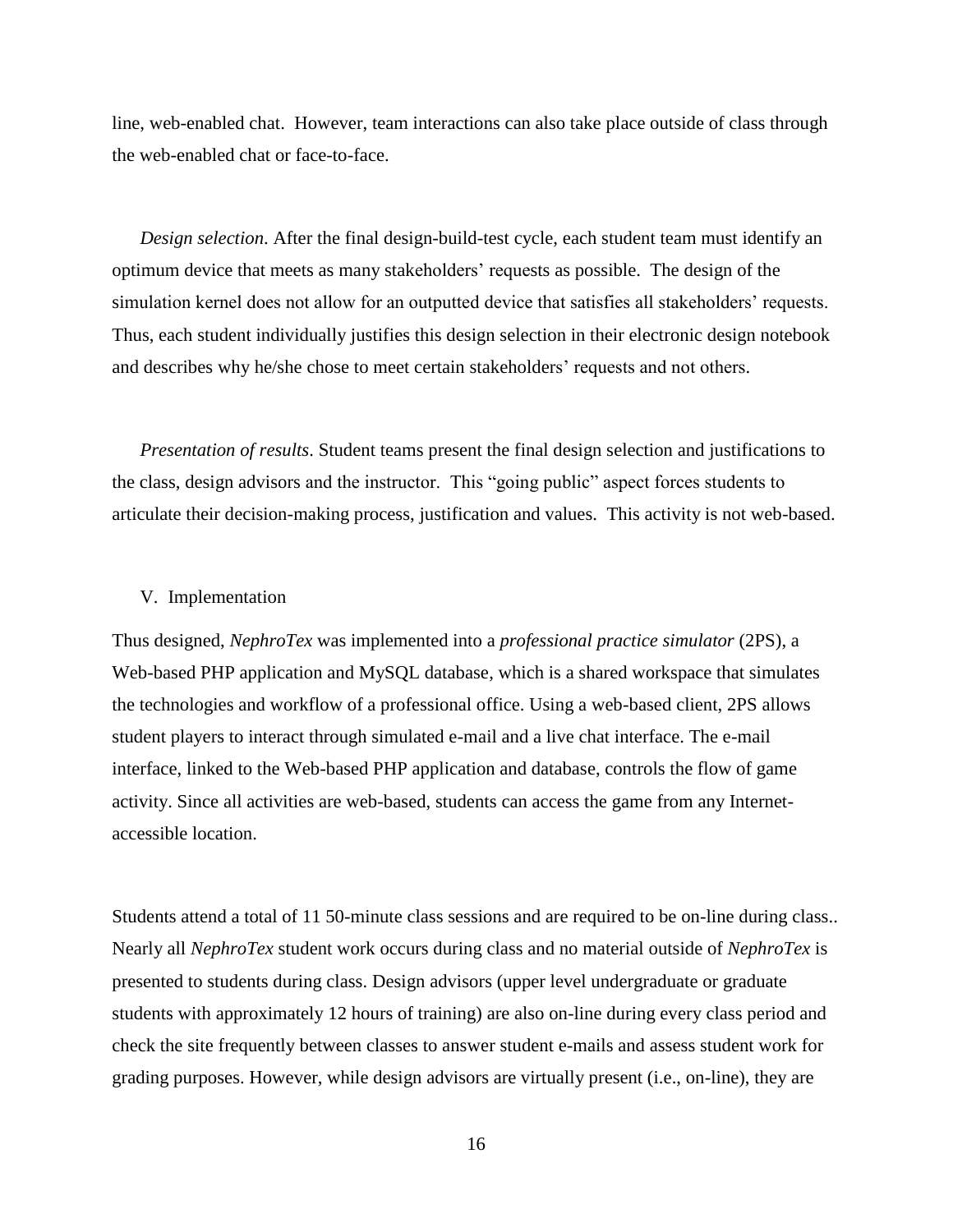not physically present in the classroom and do not interact face-to-face with students until the final presentation.

The course instructor may be present in the classroom during class sessions. This person does not need to have specific expertise or training. Typically, the course instructor role plays as an employee of *NephroTex* responsible for ensuring that interns remain on task. Any questions directed to the course instructor during class are re-directed to the on-line design advisors.

The training for design advisors includes participating in an accelerated version of the virtual internship as a student, discussing epistemic frame theory, and most importantly participating in a guided version of the virtual internship as a design advisor. This training prepares design advisors to answer students' questions, understand how the virtual internship system functions, help with troubleshooting, guide students in reflection discussions, and at all times maintain a professional persona in the virtual internship. One trained design advisor can mentor up to 3 teams of 5 students simultaneously.

Brief videos describing *NephroTex* and other epistemic games are available on www.youtube.com/epistemicgames.

#### VI. Assessment of the Virtual Internship for Student Motivation and Learning

In Fall 2010, 120 students enrolled in an introductory engineering class with a modular design that allowed us to implement *NephroTex* with two sets of students over the course of the semester. At the beginning of the semester, faculty instructors described all the modules and students listed their preferred (top 3) modules. Based on these preferences, 45 students (13 women, 32 men) were selected to participate in *NephroTex*; of these, 29 self-identified as prospective biomedical engineering majors. The course met twice per week over the course of the semester so we could implement *NephroTex* two times (i.e., with two sets of students: 25 and then 20) over the course of a 13-week (26 contact-hour) semester.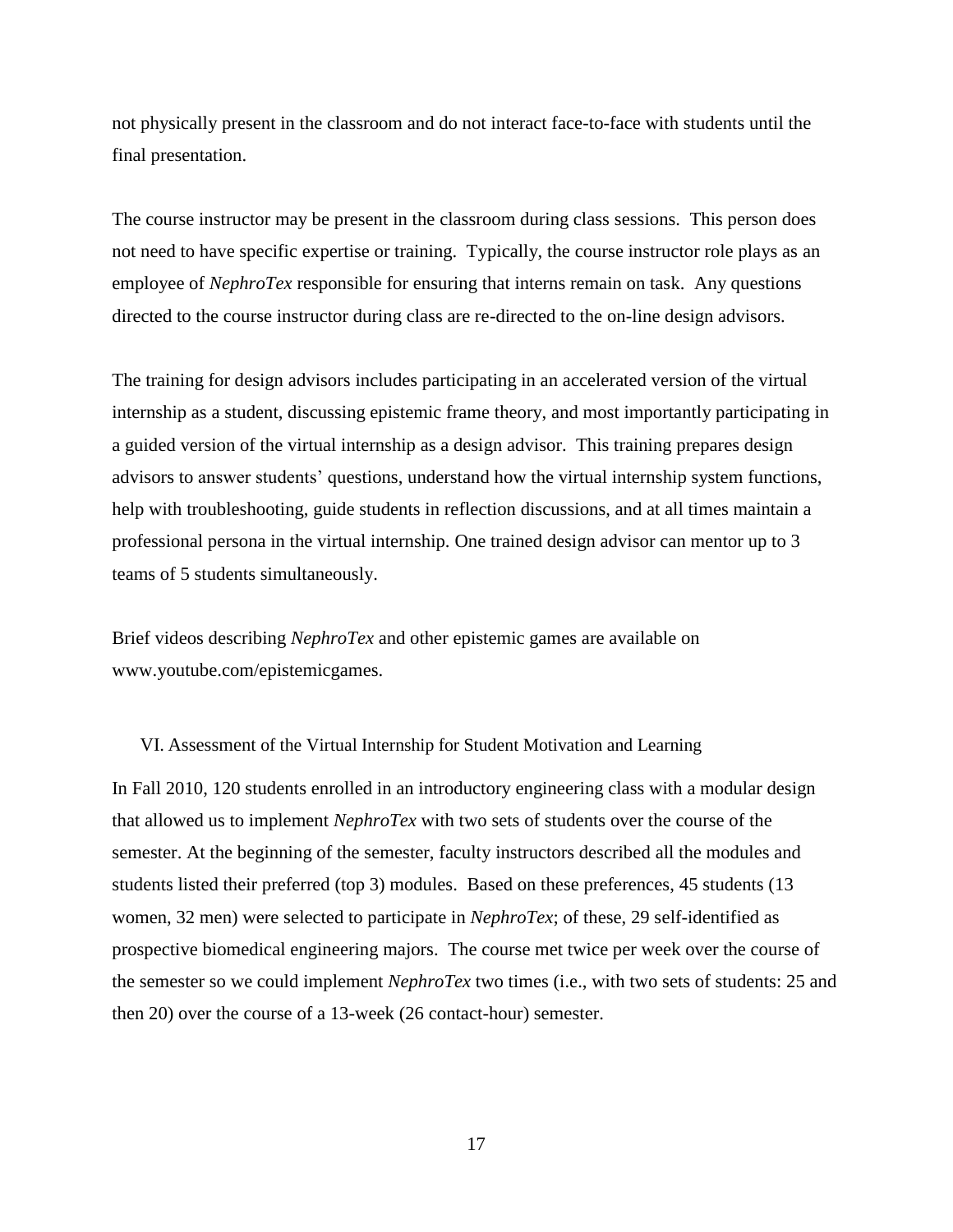*NephroTex* sessions were held in a computer lab where each student worked at his or her own computer. Some students met virtually through the chat program or in person outside of class to finish assignments or plan for upcoming tasks. Frequent e-mail and chat communication between students and design advisors occurred; expectations regarding professional communication styles were made clear at the outset and reinforced frequently. One assignment required students to conduct a literature search and summarize findings in their design notebooks; many other assignments required students to read pre-selected material and summarize the content in their notebooks. The engineering disciplines were introduced via staff pages that students were required to read. Also, at one point students were asked to add current staff members to their team based on their expertise in another discipline and describe how that person's skills and training would contribute to a particular aspect of future product development. The entire virtual internship was an introduction to how practicing engineers work and do engineering. Students received no explicit training in the engineering design process but were guided through two design-build-test cycles in which they had to justify the designs they sought to test.

Students completed pre- and post-surveys on the first and last days of the virtual internship approximately six weeks apart. They answered two multiple choice and seven short answer isomorphic content questions. Content question topics included experimental setup, general design decisions, strategies to prevent membrane fouling, kidney functions, reliability of membranes, diffusion and hemocompatibility. These matched-pair questions were coded for correct responses ( $1 =$  correct,  $0 =$  incorrect or incomplete). In the post-survey only, a series of engagement questions was asked to determine students' level of immersion and engagement in the virtual internship. These questions were adapted from Green and Brock's *transportation index* that measures a readers' immersion in a fictional world [\[38\]](#page-24-0). The four point scale ranged from 1 (strongly disagree) to 4 (strongly agree) with a higher score indicating more engagement in the virtual experience. Content question data were analyzed using Student's *t*-test with *p*<0.05 considered significant. The responses to the engagement questions were analyzed using a onesample *t*-test (compared to a population mean with a neutral response of 2.5 on a 4 point scale) with *p*<0.05 considered significant.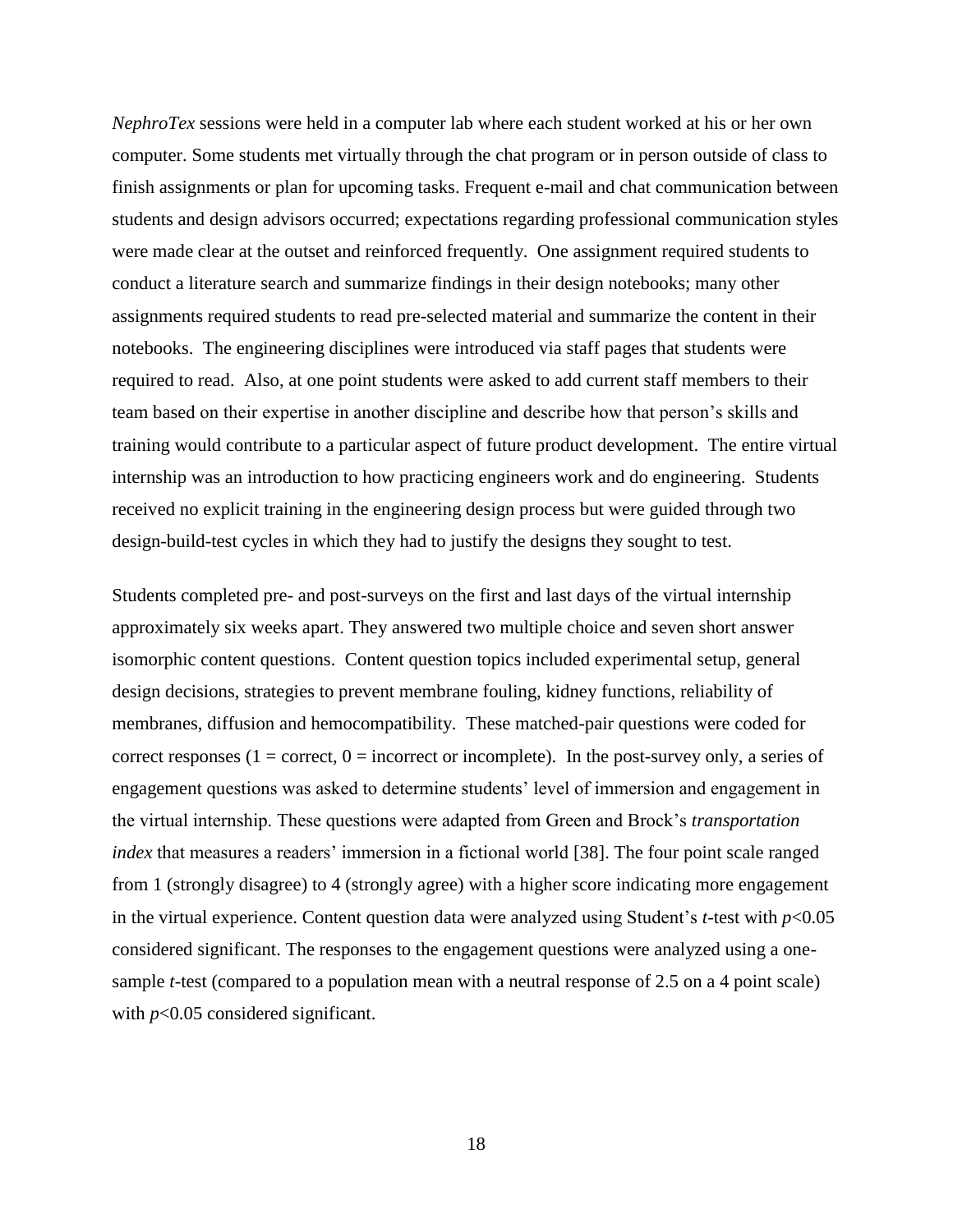*Engineering Content Learning:* The survey results demonstrated that *NephroTex*  significantly increased engineering content learning. Students had an overall mean score of 39%  $(SD = 24\%)$  correctly answered pre-survey content questions and 69%  $(SD = 22\%)$  correctly answered post-survey content questions  $(p<0.05)$ . Two central concepts in this virtual internship were experimental setup and strategies to prevent membrane fouling. The largest gains from pre- to post-survey were for the responses to these questions (Figure 5;  $p < 0.05$  for both).



Figure 5. Percentage of students in *NephroTex* who correctly answered two of the engineering learning content questions in the pre- and post-surveys. Bars represent mean + standard error; \* *p*<0.05.

For example, in response to a question about membrane fouling, a representative student had the following pre- and post-survey responses:

*Pre:* I am not sure, but [carbon nanotubes] may allow blood to flow through easier.

*Post:* Adding a charge to the surfactant will allow particles to flow through the membrane easier. The charge on the membrane will attract or repel the unwanted materials, and this prevents clogging of the pores.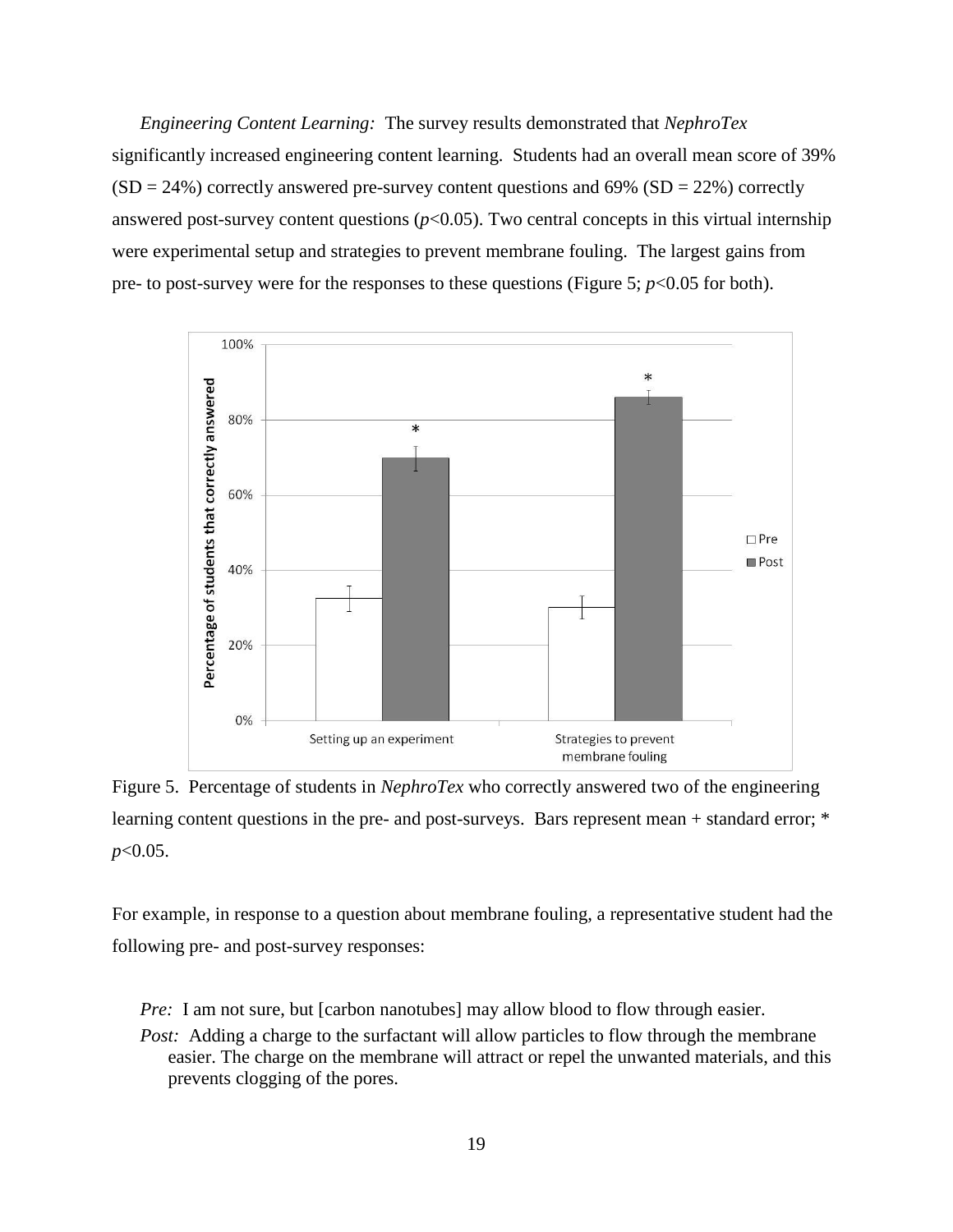*Engagement:* The survey results also demonstrated that students were significantly engaged in the virtual internship. Students responded particularly positively to "I was mentally involved in the *NephroTex* internship while it was going on" and "I wanted to learn how the new *NephroTex* device would turn out" (Figure 6). Student responses to these two questions are statistically significant compared to a neutral score of 2.5 on a 4 point scale. The question "The *NephroTex* experience changed my life" evoked a neutral response, as one might expect.



Figure 6. Student responses to three questions adapted from Green and Brock's transportation index. The four point scale ranges from 1 (strongly disagree) to 4 (strongly agree). Bars represent mean + standard error;  $* p<0.05$ . The line at 2.5 indicates a neutral response.

#### VI. Discussion and Conclusions

Here we present the design of a virtual internship for first-year engineering curricula that includes six activity elements: individual research, design exploration, client/stakeholder feedback, teamwork, selection of a preferred design and presentation of results and five additional criteria that make up the virtual internship framework.

In this study, we focus on the theoretical basis for the design of a virtual internship for firstyear engineering curricula and on developing a virtual internship framework for successful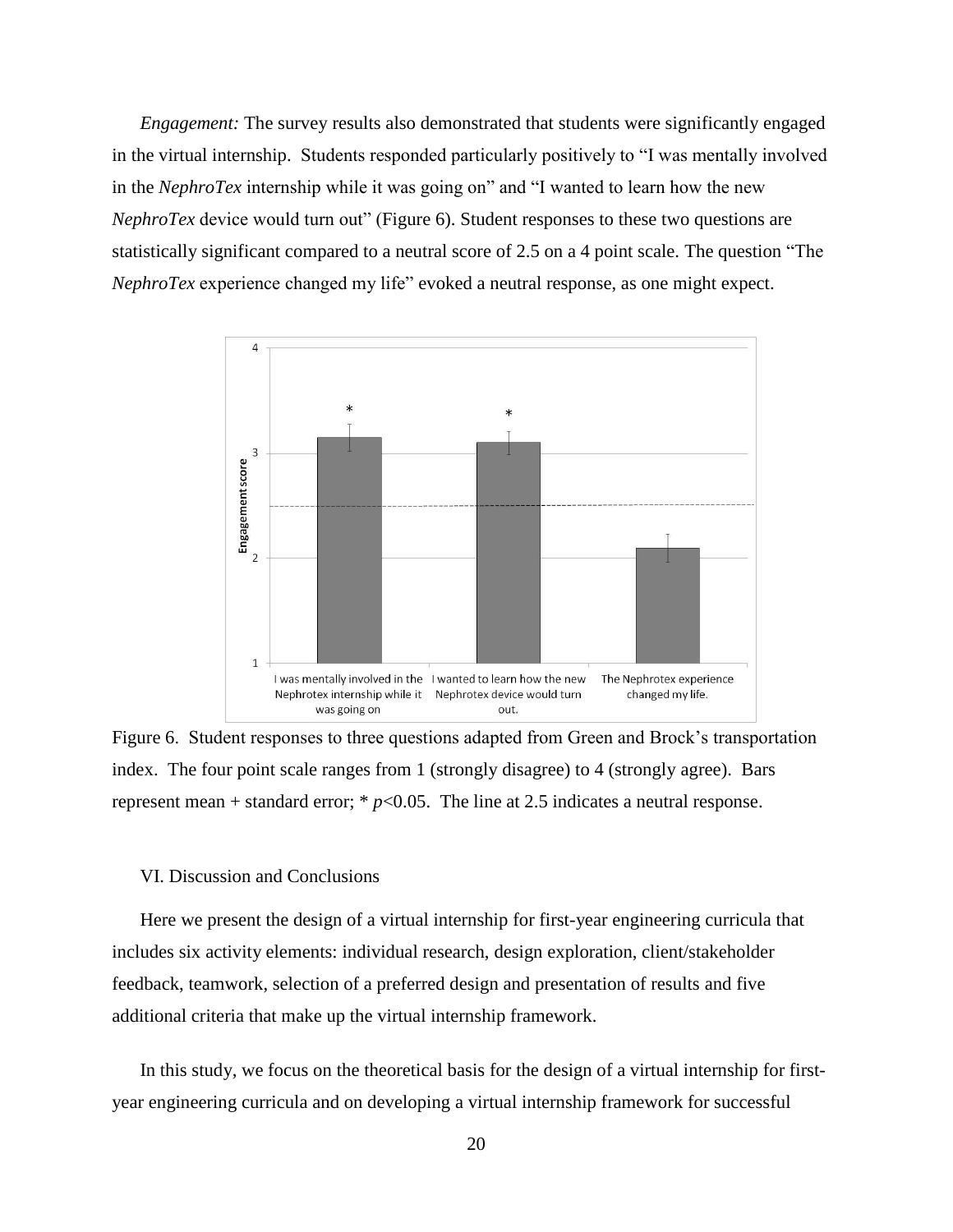implementation. We identified two criteria for success: educating and engaging students. Our results suggest that *NephroTex* had a positive impact on engineering content learning and engaged students.

A potential limitation is selection bias in the population of interest. That is, because of the format of the course in which *NephroTex* was implemented, more students who participated in this virtual internship were interested in biomedical engineering than other disciplines. While we anticipate that some of the benefits of a virtual internship are not discipline-specific, and that even students interested in, say, civil engineering, might benefit from participating in a virtual internship in biomedical engineering, confirmation of this must await future work.

### VII. Summary and future work

In constructing the virtual internship, or engineering epistemic game, *NephroTex*, we have identified a set of six activity elements that we hypothesize are required for engineering learning and specifically for development of an engineering epistemic frame in first-year undergraduate engineers. Robust, quantitative analysis of the discourse collected in *NephroTex* using established methods [39, 40] will allow us to test aspects of this hypothesis in future work. In addition, we have identified five aspects of the game design, which act as design constraints, that we believe ensure an engaging, challenging, and ultimately positive educational experience especially for women that can be implemented at small and large institutions and multiple institutions simultaneously with minimal financial cost. Finally, we implemented *NephroTex* in a large first-year undergraduate course at our institution and successfully demonstrated both learning gains and high levels of engagement.

In addition to field testing with students at different institutions, from more diverse backgrounds, and with different disciplinary interests, our future work will include constructing virtual internships in different content domains. Our vision is to create a suite of virtual internships for each of the core engineering disciplines that could be implemented in parallel or series in an introduction to engineering class to give all students an early and realistic exposure to a range of engineering professional practices, which we anticipate will increase retention in engineering curricula. Indeed, as a novel approach to engineering education and one that emphasizes teamwork and communication, *NephroTex* may preferentially increase retention of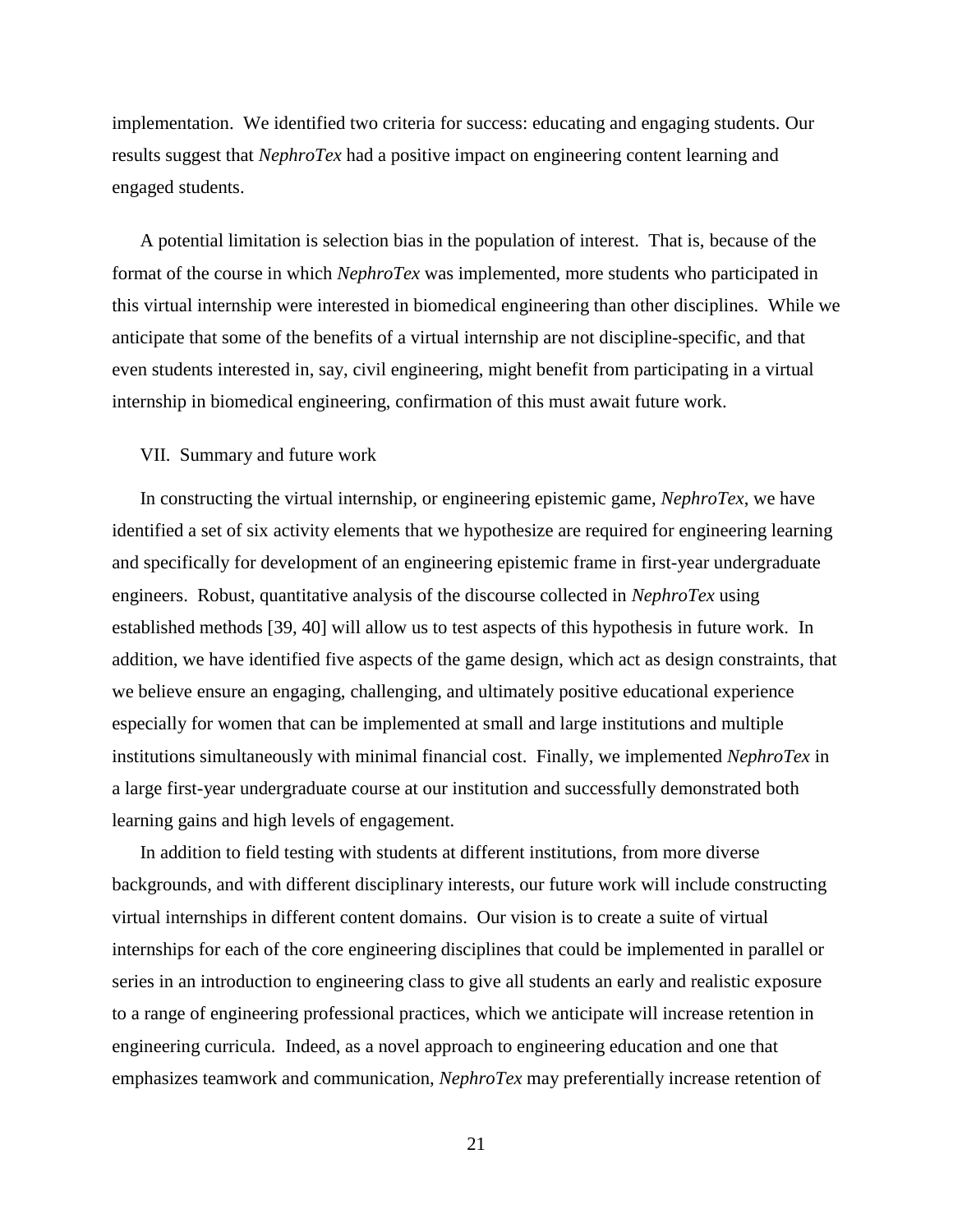women and underrepresented minorities. Testing this hypothesis will be another area of future work. Another promising future direction is altering the internship such that it is appropriate to high school or middle school-aged students to promote exploration of engineering careers in the pre-college years.

*NephroTex* is an example of an engineering professional practice simulation for first-year undergraduate students. This virtual and collaborative environment is based on learning theories that support students learning particular ways of justifying decisions and developing solutions unique to a domain. Incorporating an engaging virtual internship like *NephroTex* exposes students to professional practice, engineering design, and may motivate more students, specifically women and underrepresented minorities, to persist in engineering.

#### VIII. Acknowledgements

This work was funded in part by the Macarthur Foundation and by the National Science Foundation through grants REC-0347000, DUE-0919347, EEC-0938517, DRL-0918409, and DRL-0946372. The opinions, findings, and conclusions do not reflect the views of the funding agencies, cooperating institutions, or other individuals.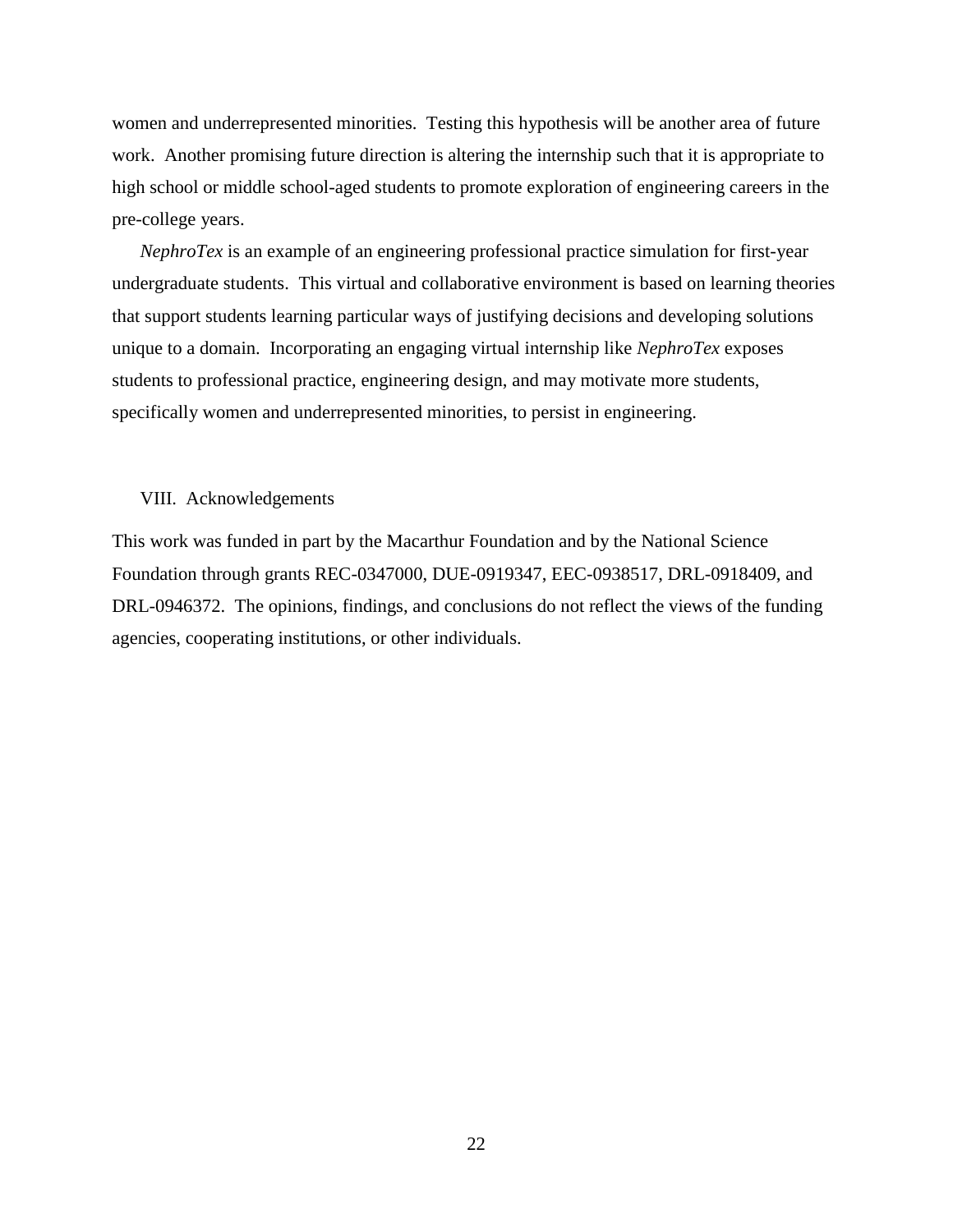## **References**

- <span id="page-22-0"></span>1. Dym, C., *Learning Engineering: Design, Languages and Experiences.* Journal of Engineering Education, 1999. **88**(2): p. 145-148.
- <span id="page-22-1"></span>2. Dally, J.W. and G.M. Zhang, *A Freshman Engineering Design Course.* Journal of Engineering Education, 1994. **83**(2): p. 83-91.
- 3. Froyd, J.E. and M.W. Ohland, *Integrated engineering curricula.* Journal of Engineering Education, 2005. **94**(1): p. 147-164.
- 4. Quinn, R.G., *Drexel's E4 Program: A Different Professional Experience for Engineering Students and Faculty.* Journal of Engineering Education, 1993. **82**(4): p. 196-202.
- <span id="page-22-2"></span>5. Dym, C.L., *Teaching Design to Freshmen: Style and Content.* Journal of Engineering Education, 1994. **83**(4): p. 303-310.
- <span id="page-22-4"></span><span id="page-22-3"></span>6. Dym, C.L. and P. Little, *Engineering design: A Project-based Introduction*. (2nd ed.). Hoboken, NJ: Wiley.
- 7. American Institutes for Research. *The road to the STEM professoriate for underrepresented minorties*. 2009; Available from: [http://www.air.org/files/AGEP\\_Lit\\_Review\\_10-26-09.pdf.](http://www.air.org/files/AGEP_Lit_Review_10-26-09.pdf)
- <span id="page-22-5"></span>8. O'Hare, S., *Freshment women in engineering: Comparison of their backgrounds, abilities, values and goals with science and humanities majors.* Journal of Women and Minorities in Science and Engineering, 1995. **2**(1/2): p. 33-47.
- <span id="page-22-6"></span>9. National Academy of Engineering, *Extraordinary Women Engineers Project*, 2005.
- <span id="page-22-7"></span>10. Goodman, I.F., et al., *Final Report of the Women's Experiences in College Engineering (WECE) Project*, 2002, Goodman Research Group, INC.: Cambridge, MA.
- <span id="page-22-8"></span>11. Schon, D.A., *The reflexive practitioner: How professionals think in action*1983, New York: Basic Books.
- <span id="page-22-13"></span>12. Schon, D.A., *Educating the reflexive practitioner: Toward a new design for teaching and learning in the professions*1987, San Francisco: Jossey-Bass.
- 13. Shaffer, D.W. *Epistemic frames and islands of expertise: Learning from infusion experiences*. in *ICLS*. 2004. Santa Monica, CA.
- <span id="page-22-9"></span>14. Shaffer, D.W., *Epistemic frames for epistemic games.* Computers and Education, 2006. **46**(3): p. 223-234.
- <span id="page-22-10"></span>15. Shaffer, D.W., *Pedagogical praxis: The professions as models for post-industrial education.* Teachers College Record, 2004. **106**(7): p. 1401-1421.
- <span id="page-22-11"></span>16. Shaffer, D.W., *Epistemic Games.* Innovate, 2005. **1**(6).
- <span id="page-22-14"></span>17. Rohde, M. and D.W. Shaffer, *Us, ourselves and we: Thoughts about social (self-) categorization.* Association for Computing Machinery (ACM) SigGROUP Bulletin, 2004. **24**(3): p. 19-24.
- <span id="page-22-12"></span>18. Hatfield, D. and D.W. Shaffer. *Press play: Designing an epistemic game engine for journalism*. in *ICLS*. 2006. Bloomington, IN.
- <span id="page-22-15"></span>19. Svarovsky, G. and D.W. Shaffer, *SodaConstructing knowledge through exploratoids.* Journal of Research in Science Teaching, 2007. **44**(1): p. 133-153.
- 20. Shaffer, D.W. *Design, collaboration and computation: The design studio as a model for computer-supported collaboration in mathematics*. in *Computer Support for Collaborative Learning*. 1997. Toronto, Ontario.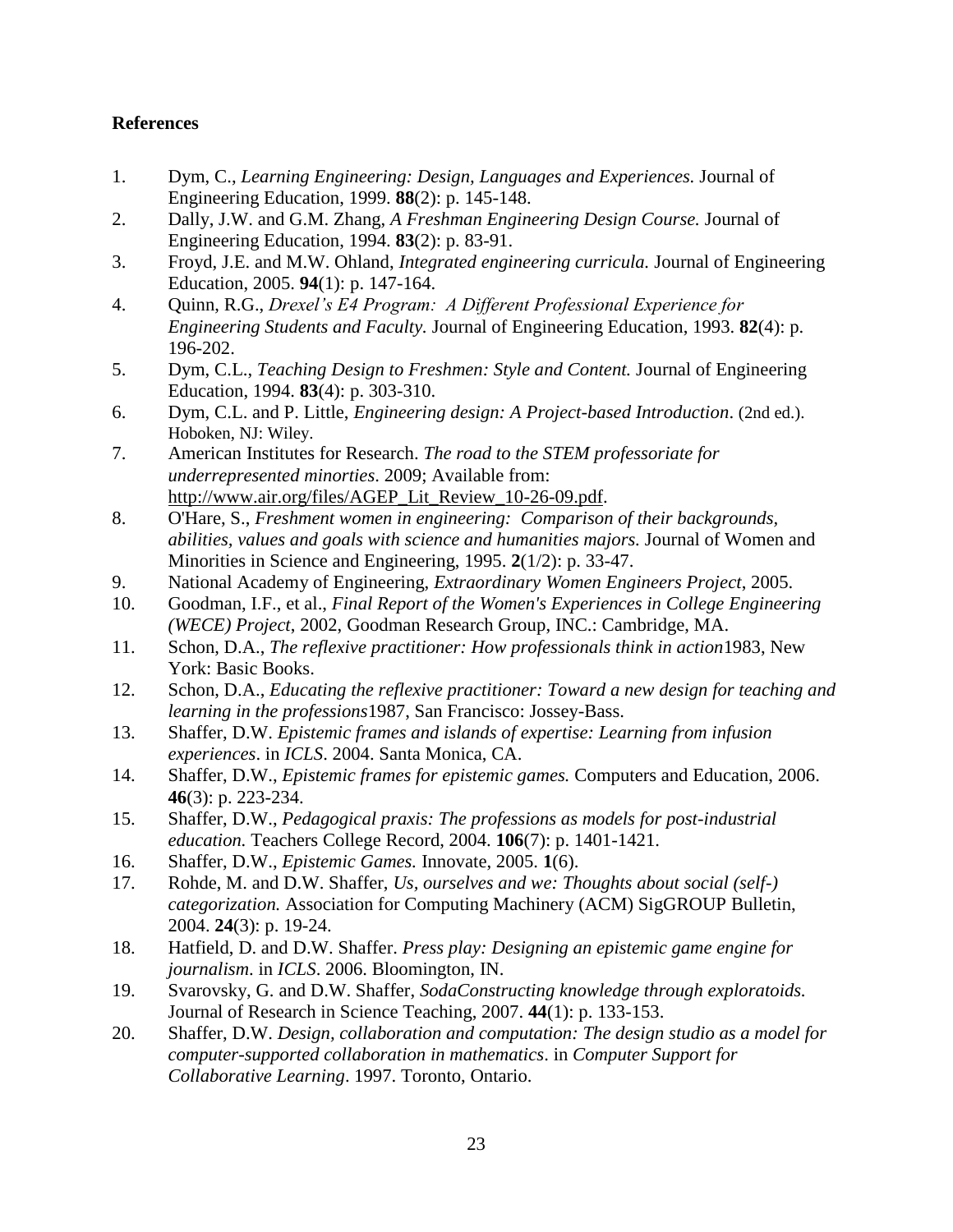- 21. Shaffer, D.W., *Epistemic games to improve professional skills and values*, 2007, Organisation for Economic Cooperation and Development.
- <span id="page-23-0"></span>22. Dym, C.L., A. Agogino, O. Eris, D. Frey, L. Leifer, *Engineering design thinking, teaching, and learning.* Journal of Engineering Education, 2005. **94**(1): p. 103-120.
- <span id="page-23-1"></span>23. Atman, C.J., M.E. Cardella, J. Turns, R. Adams, *A Comparison of Freshman and Senior Engineering Design Processes.* Design Studies, 1999. **20**: p. 131-152.
- <span id="page-23-2"></span>24. Nash, P., *Epistemic Mentoring: Developing and Socializing Youth Through Practicum Mentoring Experiences*, in *Epistemic Games Working Paper*2010, University of Wisconsin-Madison: Madison.
- <span id="page-23-3"></span>25. Svarovsky, G. and D.W. Shaffer. *Design meetings and design notebooks as tools for reflection in the engineering design course*. in *ASEE/IEEE Frontiers in Education Conference*. 2006. San Diego, CA.
- <span id="page-23-4"></span>26. Shaffer, D.W., *How Computer Games Help Children Learn*2007, New York: Palgrave.
- <span id="page-23-5"></span>27. Gunter, G.A., R.F. Kenny, and E.H. Vick, *Taking Educational Games Seriously: Using the RETAIN model to Develop Endogemous Fantasy into Standalone Educational Games.* Education Technology Research and Development, 2008. **56**: p. 511-537.
- 28. Dyehouse, M., N. Webers, J. Fang, C. Harris, A. Tomory, J. Strobel, *First-Year Engineering Students' Environmental Awareness and Conceptual Understanding with Participatory Game Design as Knowledge Elicitation*. in *International Conference on Learning Sciences*. 2010.
- 29. Danielsson, K. and C. Wiberg, *Participatory design of learning media: Designing educational computer games with and for teenagers.* Interactive Technology & Smart Education, 2006. **3**(4): p. 275-292.
- <span id="page-23-6"></span>30. Bagley, E. and D.W. Shaffer, *When people get in the way: Promoting civic thinking through epistemic game play.* International Journal of Gaming and Computer-Mediated Simulations, 2009. **1**(1): p. 36-52.
- <span id="page-23-7"></span>31. Bransford, J., National Research Council (U.S.). Committee on Developments in the Science of Learning., and National Research Council (U.S.). Committee on Learning Research and Educational Practice., *How people learn : brain, mind, experience, and school*. Expanded ed2000, Washington, D.C.: National Academy Press. x, 374 p.
- <span id="page-23-8"></span>32. Roselli, R.J. and S.P. Brophy, *Redesigning a biomechanics course using challenge-based instruction.* IEEE Eng Med Biol Mag, 2003. **22**(4): p. 66-70.
- <span id="page-23-9"></span>33. Harris, T.R. and S.P. Brophy, *Challenge-based instruction in biomedical engineering: a scalable method to increase the efficiency and effectiveness of teaching and learning in biomedical engineering.* Med Eng Phys, 2005. **27**(7): p. 617-24.
- <span id="page-23-10"></span>34. Brandes, U. and T. Erlebach, *Network Analysis: Methodological Foundations*2005, Berlin Heidelberg: Springer-Verlag. 16-61.
- 35. Shaffer, D.W., D. Hatfield, G. Svarovsky, P. Nash, A. Nulty, E. A. Bagley, K. Franke, A. Rupp, R. Mislevy, *Epistemic Network Analysis: A prototype for 21st century assessement of learning.* The International Journal of Learning and Media, 2009. **1**(1): p. 1-21.
- 36. Rupp, A., Y. Choi, M. Gushta, R. Mislevy, M.C. Theis, P. Nash, D. Hatfield, E. A. Bagley, D.W. Shaffer, G. Svarovsky, *Modeling learning progressions in epistemic games with epistemic network analysis: Principles for data analysis and generation*. in *LeaPS*. 2009. Iowa City, IA.
- <span id="page-23-11"></span>37. ABET. 2011 [cited 2011 January 19]; Available from: [www.abet.org.](http://www.abet.org/)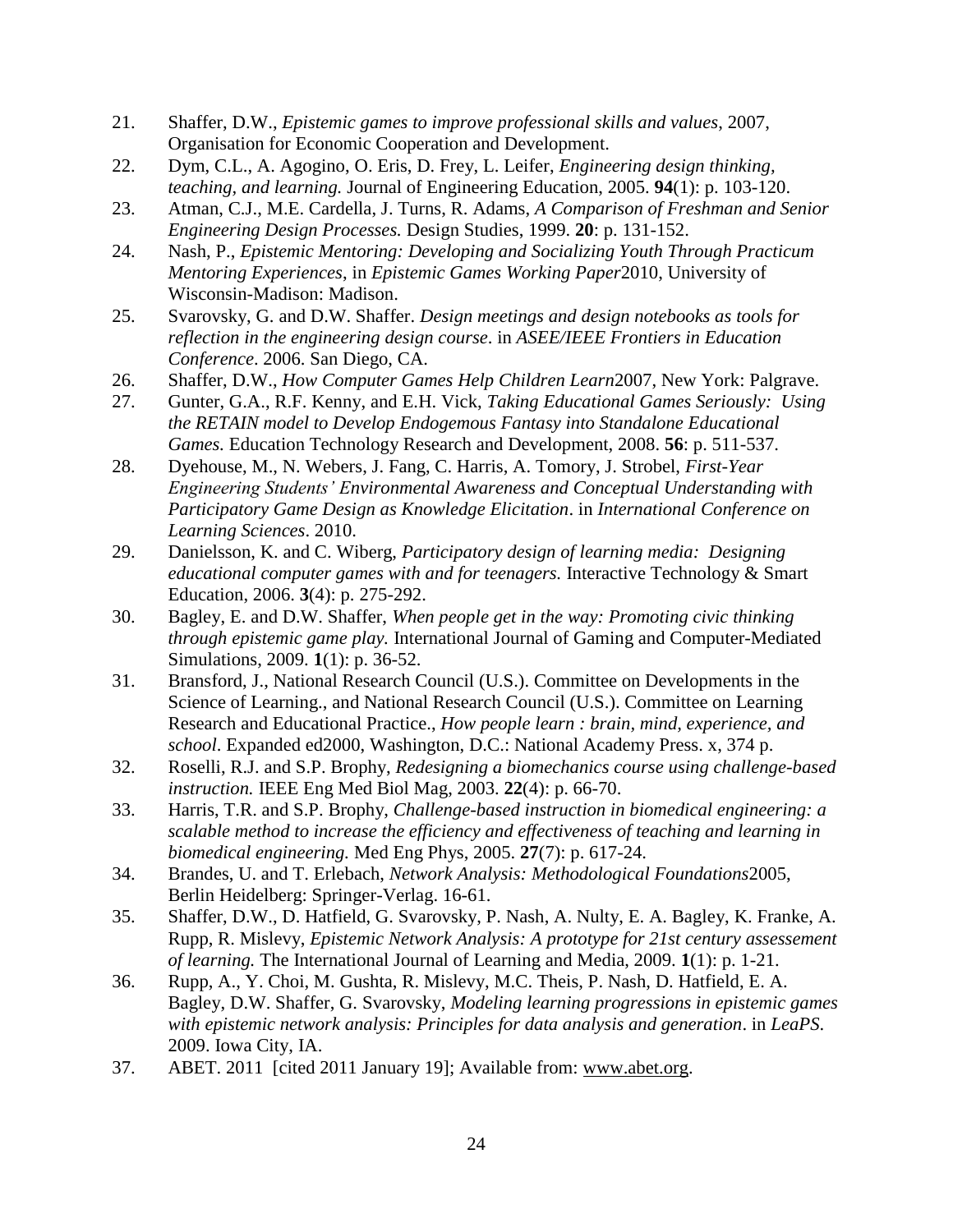<span id="page-24-0"></span>38. Green, M.C. and T.C. Brock, *The role of transportation in the persuasiveness of public narratives.* Journal of Personality and Social Psychology, 2000. **79**(5): p. 701-721.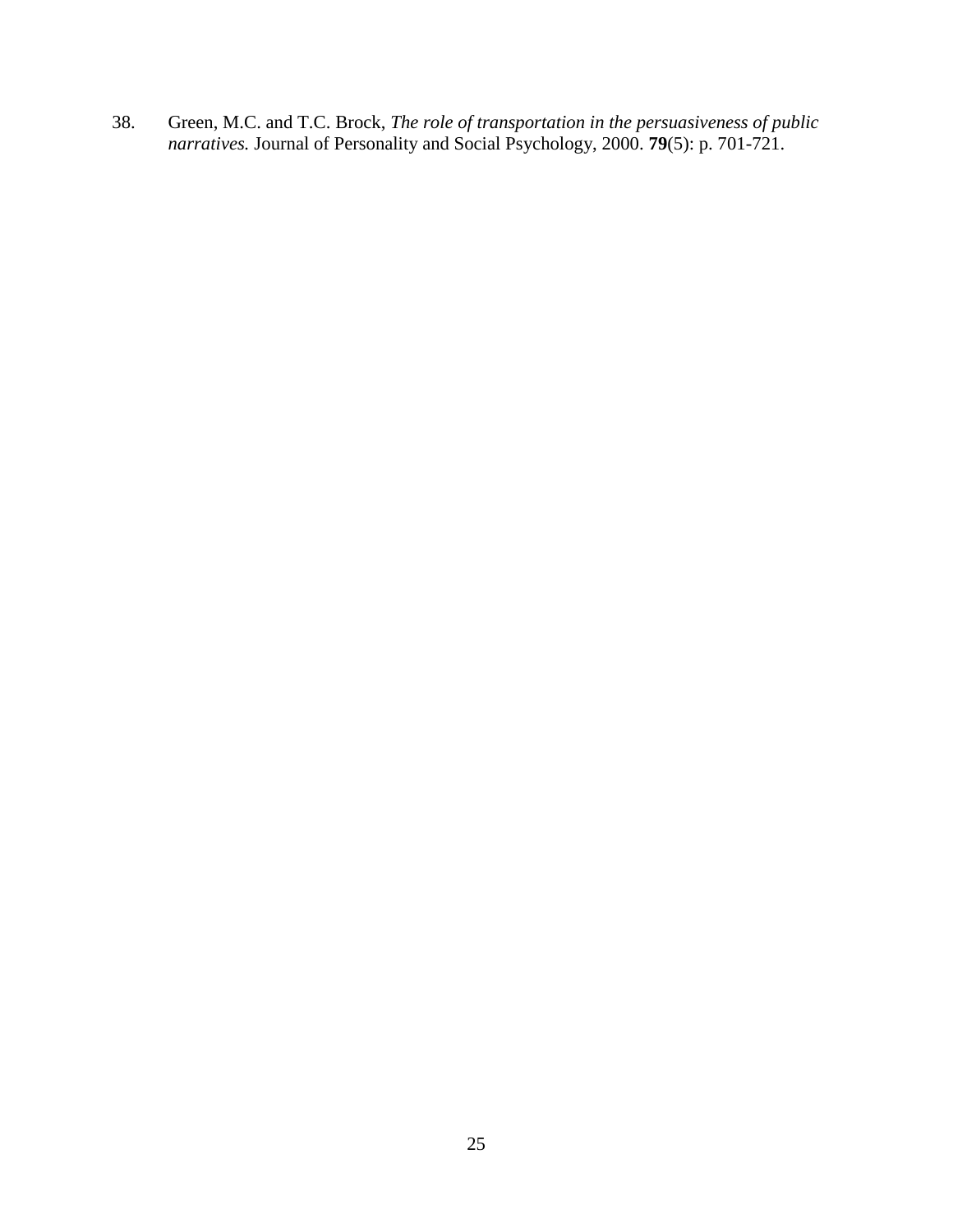### **Biographical Sketch for each author**

**Naomi C. Chesler** is an Associate Professor in the Department of Biomedical Engineering at the University of Wisconsin-Madison with affiliate appointments in the Departments of Medicine, Mechanical Engineering and Educational Psychology. She graduated with a BS in general engineering from Swarthmore College before obtaining her MS in mechanical engineering from MIT and her PhD in medical engineering from the Harvard-MIT joint program in Health Sciences and Technology. Professor Chesler not only seeks to improve diagnoses and prognoses for heart failure by studying vascular biomechanics and hemodynamics, but also investigates mentoring and curricular change strategies for improving the recruitment and retention of women and underrepresented minorities in engineering. She has been collaborating with the Epistemic Games group in the Wisconsin Center for Educational Research since 2009.

**Golnaz Arastoopour** is a graduate student in the Epistemic Games research group at the University of Wisconsin-Madison. She is interested in how new technologies are effective and increase student engagement in STEM fields. Before becoming interested in education, Golnaz studied Mechanical Engineering and Spanish at the University of Illinois at Urbana-Champaign. While earning her Bachelor's degree, she worked as a computer science instructor at Campus Middle School for Girls. Along with a team of undergraduates, she headlined a project to develop a unique computer science curriculum for middle school students. She then earned her secondary mathematics teaching certification in New York City at Columbia University. Golnaz has always been involved and interested in how technology can be used as an effective and engaging teaching tool.

**Cynthia D'Angelo** is a post-doctoral fellow with the Epistemic Games group. Dr. D'Angelo has a background in physics and science education. She has always been interested in improving science instruction and most recently, using simulations and games to help facilitate learning. Among other things, she is interested in how students make use of multimedia representations of scientific concepts in games. Her doctoral dissertation work involved looking at how students' understanding of vectors, vector addition, and Newtonian mechanics was mediated by representations and scaffolding questions in a specially designed game.

**Elizabeth Bagley** is a postdoctoral fellow in the College of Education at the University of Illinois at Urbana-Champaign. Dr. Bagley is particularly interested in the design, assessment and implementation of virtual STEM education experiences. Her doctoral work in Educational Psychology and Environment and Resources at the University of Wisconsin-Madison examined face-to-face and virtual mentoring conditions in a virtual environmental education experience called Urban Science. Before coming to the University of Illinois, Elizabeth taught 8-12th grade science in South Louisiana and conducted sea turtle and coral reef research with the World Wide Fund for Nature on the Kenyan coast.

**David Williamson Shaffer** is a Professor at the University of Wisconsin-Madison in the Departments of Educational Psychology and Curriculum and Instruction, and a Game Scientist at the Wisconsin Center for Education Research. He leads the Epistemic Games group. Before coming to the University of Wisconsin, Dr. Shaffer taught grades 4-12 in the United States and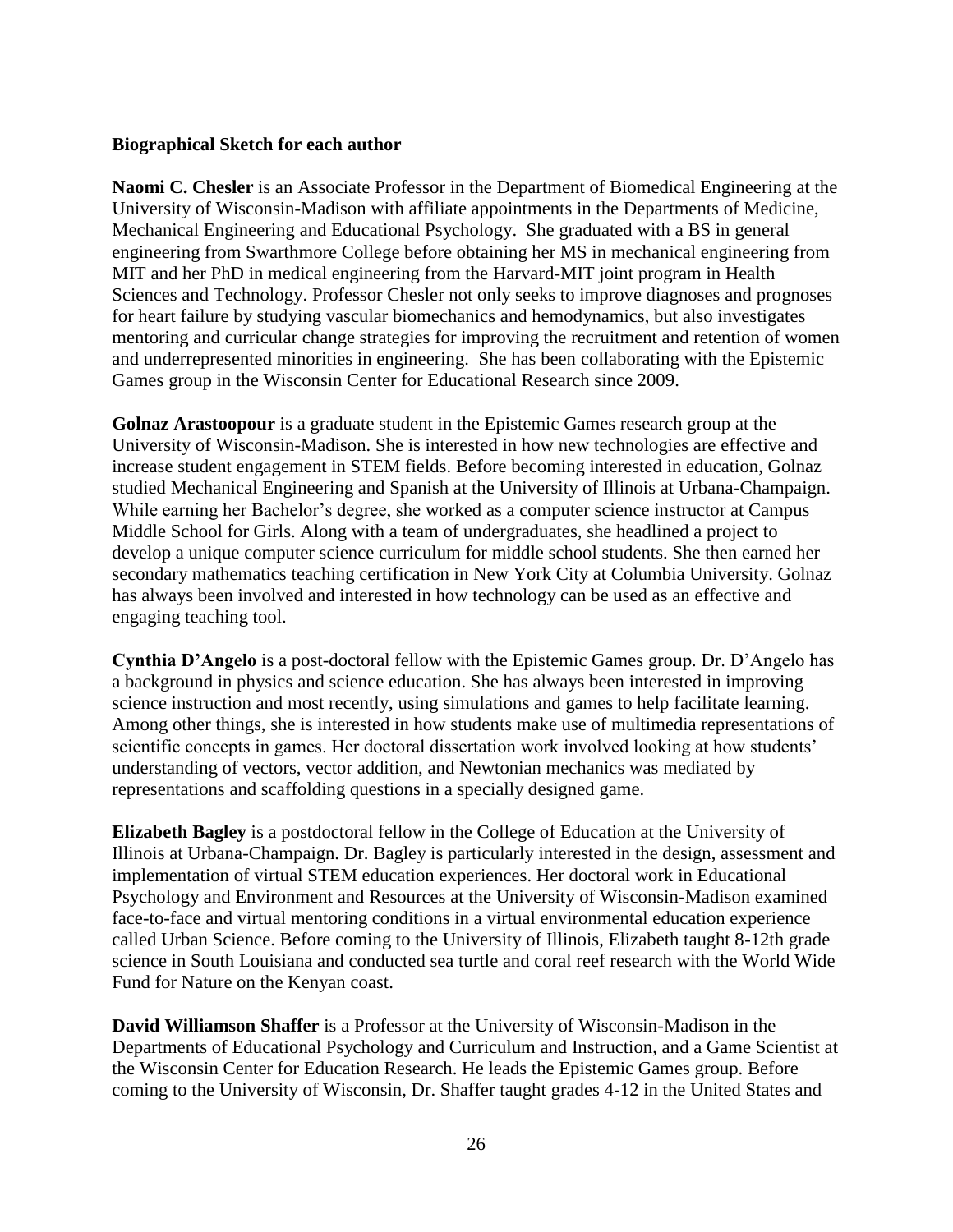abroad, including two years working with the Asian Development Bank and US Peace Corps in Nepal. His M.S. and Ph.D. are from the Media Laboratory at the Massachusetts Institute of Technology, and he taught in the Technology and Education Program at the Harvard Graduate School of Education.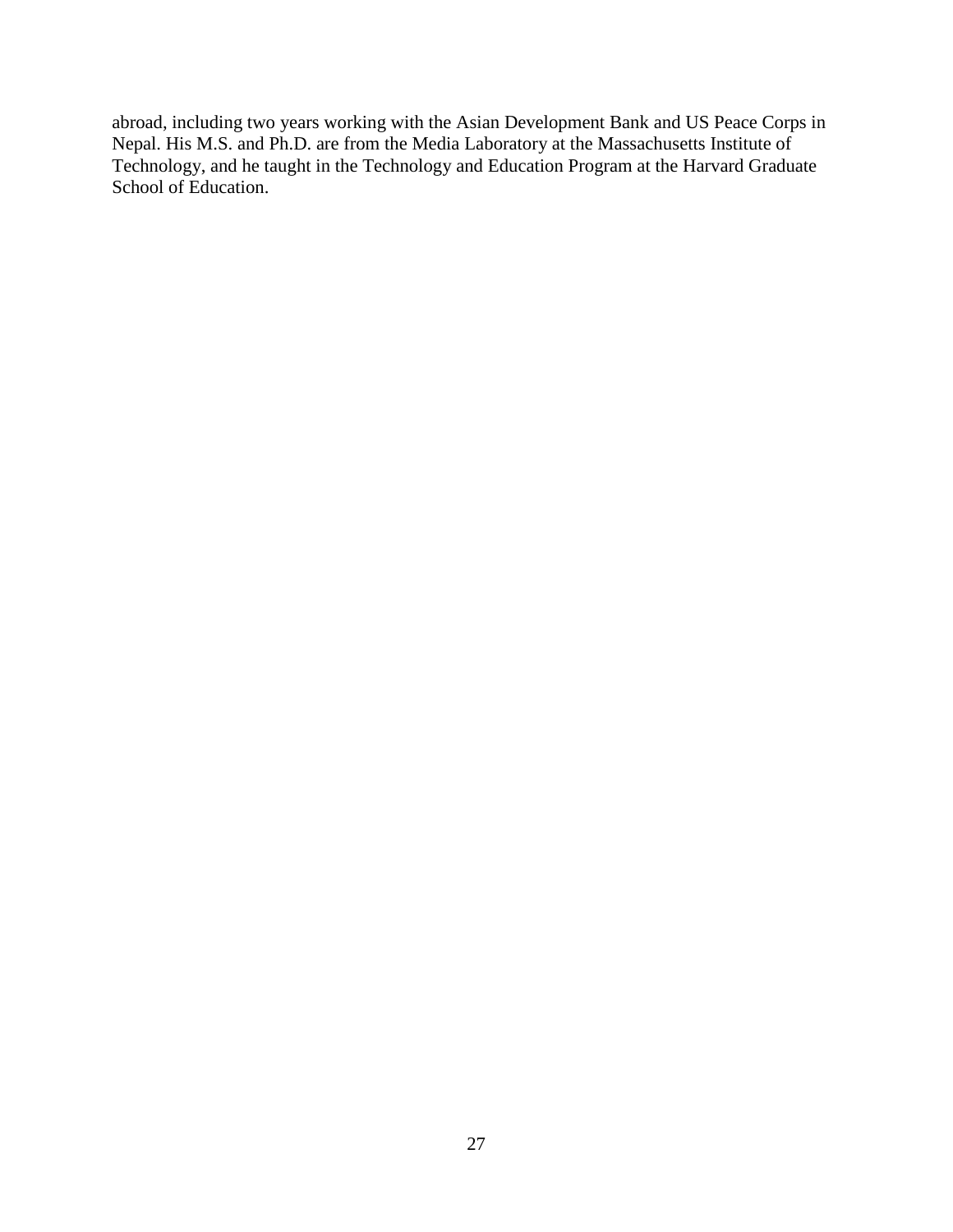Appendix 1: Gantt chart made available to *NephroTex* interns on the first day of the internship to inform them of upcoming tasks and deadlines.

|                                                         | Day<br>ı | Day<br>2 | Day<br>3 | Day<br>4 | Day<br>5 | Day<br>6 | Day<br>7 | Day<br>8 | Day<br>9 |
|---------------------------------------------------------|----------|----------|----------|----------|----------|----------|----------|----------|----------|
| <b>Administrative Internship</b><br><b>Deliverables</b> |          |          |          |          |          |          |          |          |          |
| <b>Entrance Interview</b>                               |          |          |          |          |          |          |          |          |          |
| <b>Staff Page Creation</b>                              |          |          |          |          |          |          |          |          |          |
| <b>Colleague Assessments</b>                            |          |          |          |          |          |          |          |          |          |
| <b>Exit Interview</b>                                   |          |          |          |          |          |          |          |          |          |
| <b>Research</b>                                         |          |          |          |          |          |          |          |          |          |
| Background Research                                     |          |          |          |          |          |          |          |          |          |
| <b>Surfactant Analysis</b>                              |          |          |          |          |          |          |          |          |          |
| <b>Internal Consultant Research</b>                     |          |          |          |          |          |          |          |          |          |
| Material Research                                       |          |          |          |          |          |          |          |          |          |
| <b>Design Proposals/Testing</b>                         |          |          |          |          |          |          |          |          |          |
| Brainstorming/Individual<br>Designs                     |          |          |          |          |          |          |          |          |          |
| <b>Isolated Material Team</b><br>Designs                |          |          |          |          |          |          |          |          |          |
| Final Batch of Design<br>Proposals                      |          |          |          |          |          |          |          |          |          |
| <b>Analyzing Results</b>                                |          |          |          |          |          |          |          |          |          |
| <b>Final Design Deadlines</b>                           |          |          |          |          |          |          |          |          |          |
| Final Design Decision                                   |          |          |          |          |          |          |          |          |          |
| Presentation of Final Design                            |          |          |          |          |          |          |          |          |          |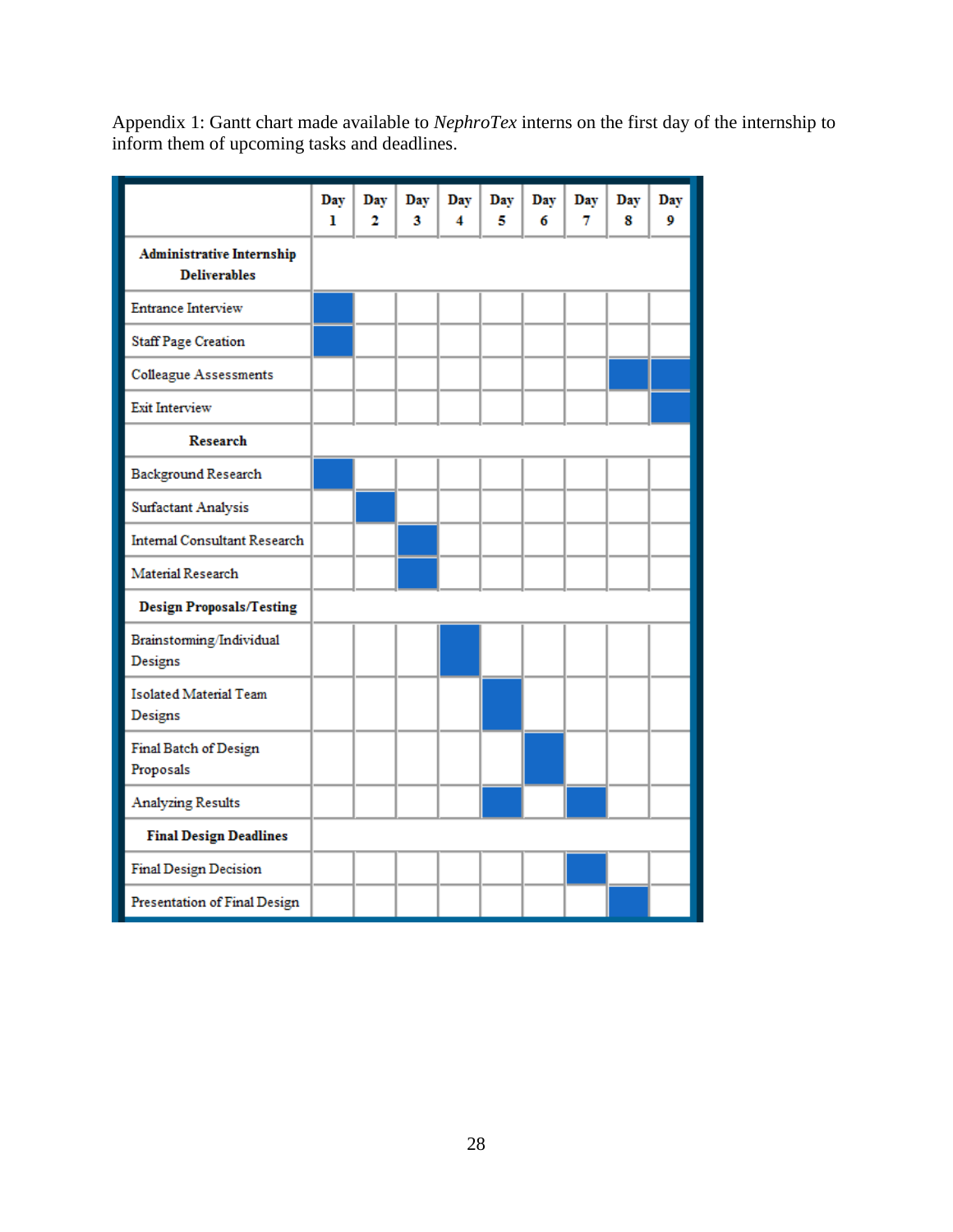Appendix 2: An example of a technical report about the effects of a surfactant on a filtration membrane made available during the *individual research* portion of the internship

# **Nephrotex Experimental Device Testing Report No. 2008-1** August 2008

# **Effect of PEO on Cellulose Acetate Membrane Fouling and Biocompatibility**

**Victor Montino** Research & Development Team Leader Nephrotex, Inc.

**Jared McComb Hannah Chang** Research & Development Team Members Nephrotex, Inc.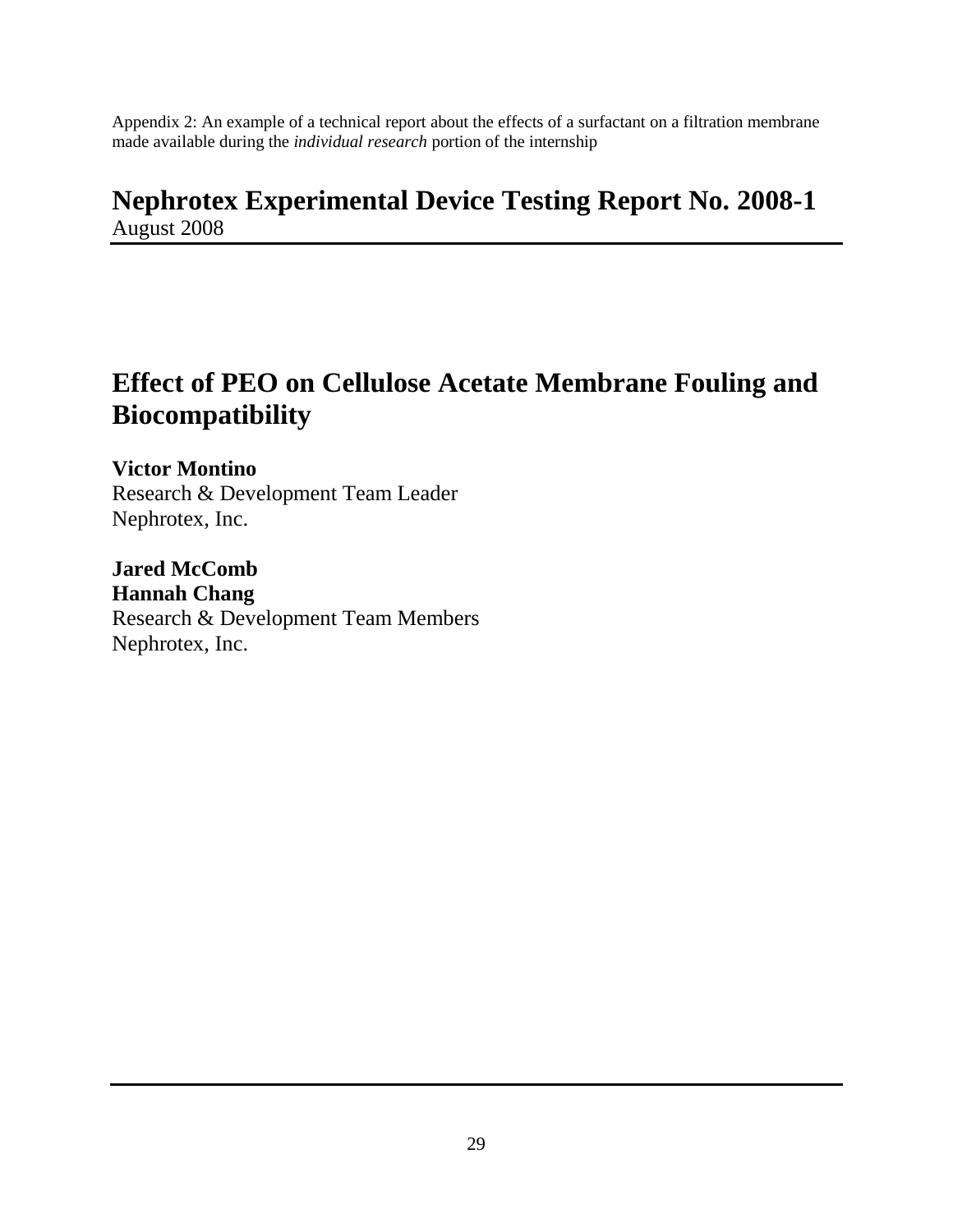

Property of Nephrotex, Inc. and affiliates Do not distribute without permission of Nephrotex, Inc..

Nephrotex Experimental Device Testing Reports are available at [http://www.nephrotex.com](http://www.nephrotex.com/)

Recommended citation:

Montino, Victor, et. al. *Effect of PEO on Cellulose Acetate Membrane Fouling and Biocompatibility* (Nephrotex Experimental Device Testing Report No. 2008-1). Retrieved from Nephrotex, Inc. website: [http://www.nephrotex.com.](http://www.nephrotex.com/) Date Accessed.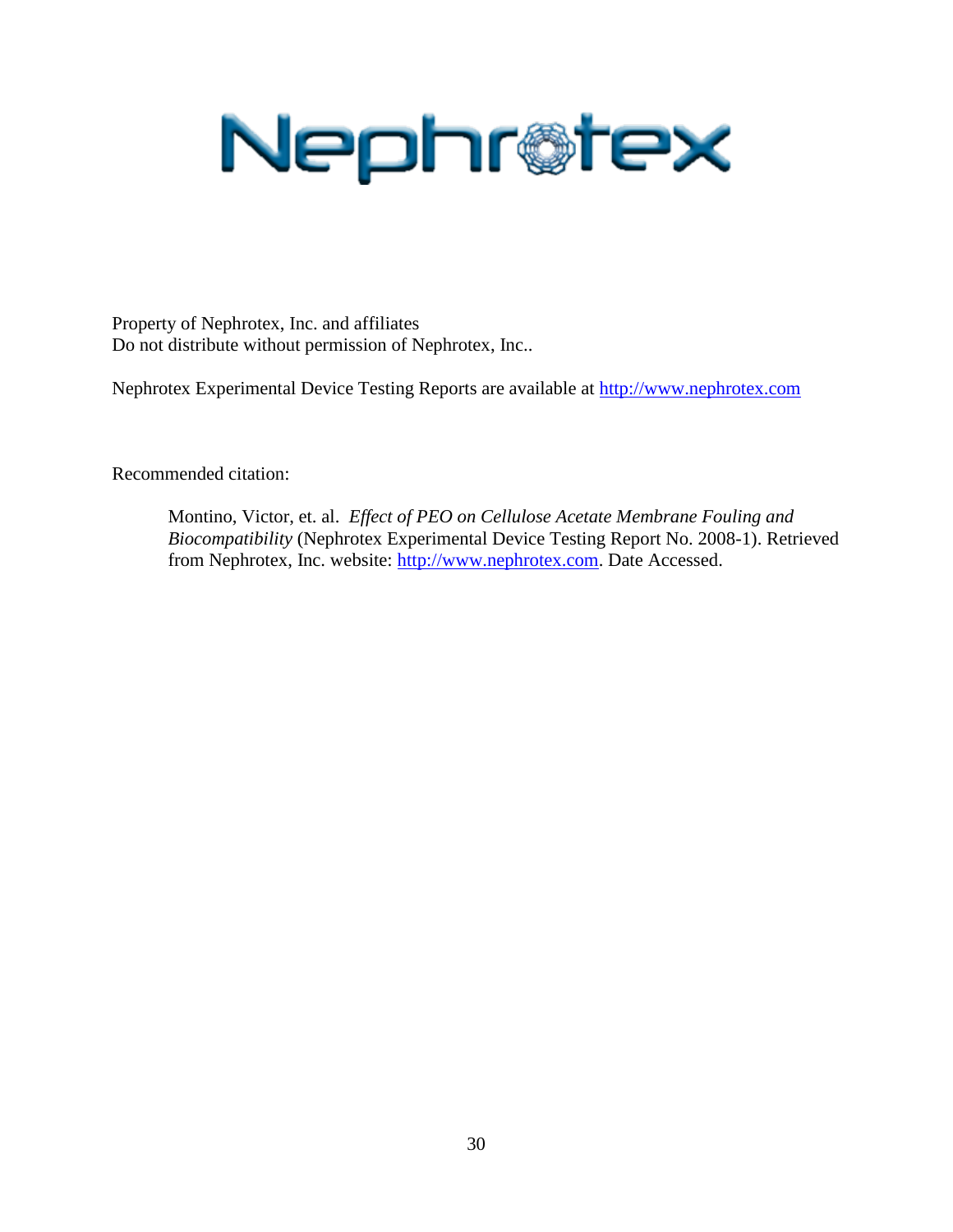# Effect of PEO on cellulose acetate membrane fouling and biocompatibility

## **Abstract**

This paper details experiments on the effects of *polyethylene oxide* (PEO) on fouling reduction and biocompatibility. PEO has been shown to increase membrane *hydrophilicity*, which could help reduce the effects of membrane *fouling* and increase biocompatibility. A more hydrophilic membrane will attract water more strongly to the membrane surface than a less hydrophilic membrane. Foulant molecules in the solution will then be less able to displace water molecules and reach the membrane (Figure 1).



Figure 1: Foulant interaction with polymeric membrane without hydrophilic surfactant (left). Foulant interaction with polymeric membrane with hydrophilic surfactant (right).

## **1. Testing**

In order to determine the effect of this surfactant on reliability and biocompatibility, we used the standard company experimental setups detailed in the documents, "Reliability and Flux Benchmark Test" and "Biocompatibility Benchmark Test", respectively. The membrane material used for these experiments was Cellulose.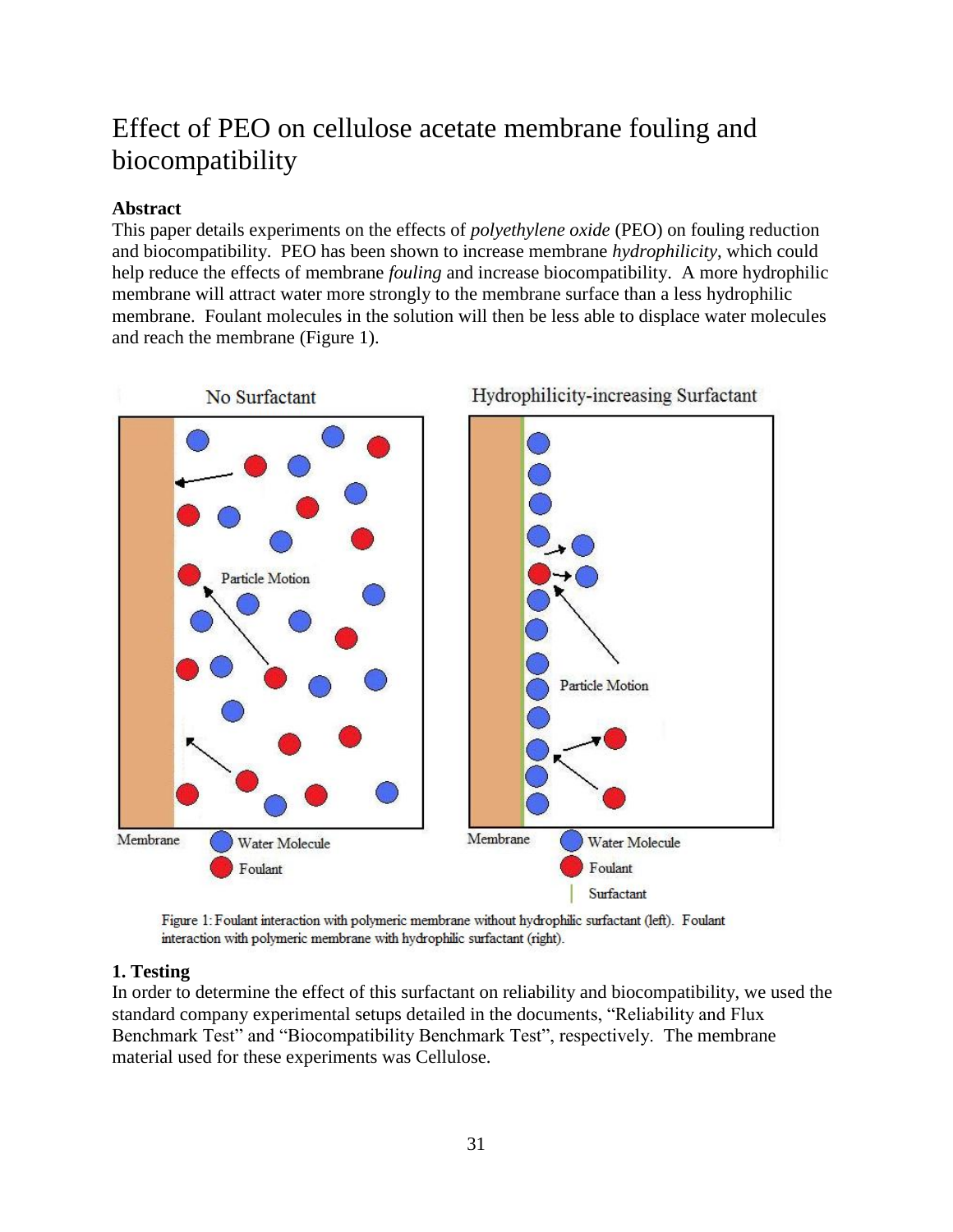### **2. Results**

The Cellulose samples treated with PEO maintain operational flux rates longer than untreated Cellulose samples (Figure 2). Whereas the flux rate for untreated membrane fell to 75% of its original flux after 1 hour, the flux rate for the treated membrane still operated at 75% of the original flux after 5 hours of exposure to the fouling solution.

| Time (h) | No surfactant<br>$(m^3/m^2$ -day) | Hydrophilic surfactant<br>(m <sup>3</sup> /m <sup>2</sup> -day) |
|----------|-----------------------------------|-----------------------------------------------------------------|
| 0        | 11                                | 11                                                              |
| 1        | 8.25                              | 10                                                              |
| 2        | 6.9                               | 9.2                                                             |
| 3        | 6.3                               | 8.7                                                             |
| 4        | 5.9                               | 8.4                                                             |
| 5        | 5.7                               | 8.25                                                            |
| 6        | 5.5                               | 8.1                                                             |
| 7        | 5.3                               | 8                                                               |
| 8        | 5.2                               | 7.9                                                             |
| 9        | 5.1                               | 7.8                                                             |
| 10       | 5.1                               | 7.8                                                             |

**Table 1: A comparison of the flux through a dialysis membrane when using no surfactant versus when using a hydrophilic surfactant.**



The beta-thromboglobulin levels were higher when blood was exposed to untreated Cellulose (Figure 3). After two hours, the beta-thromboglobulin level in the blood exposed to the